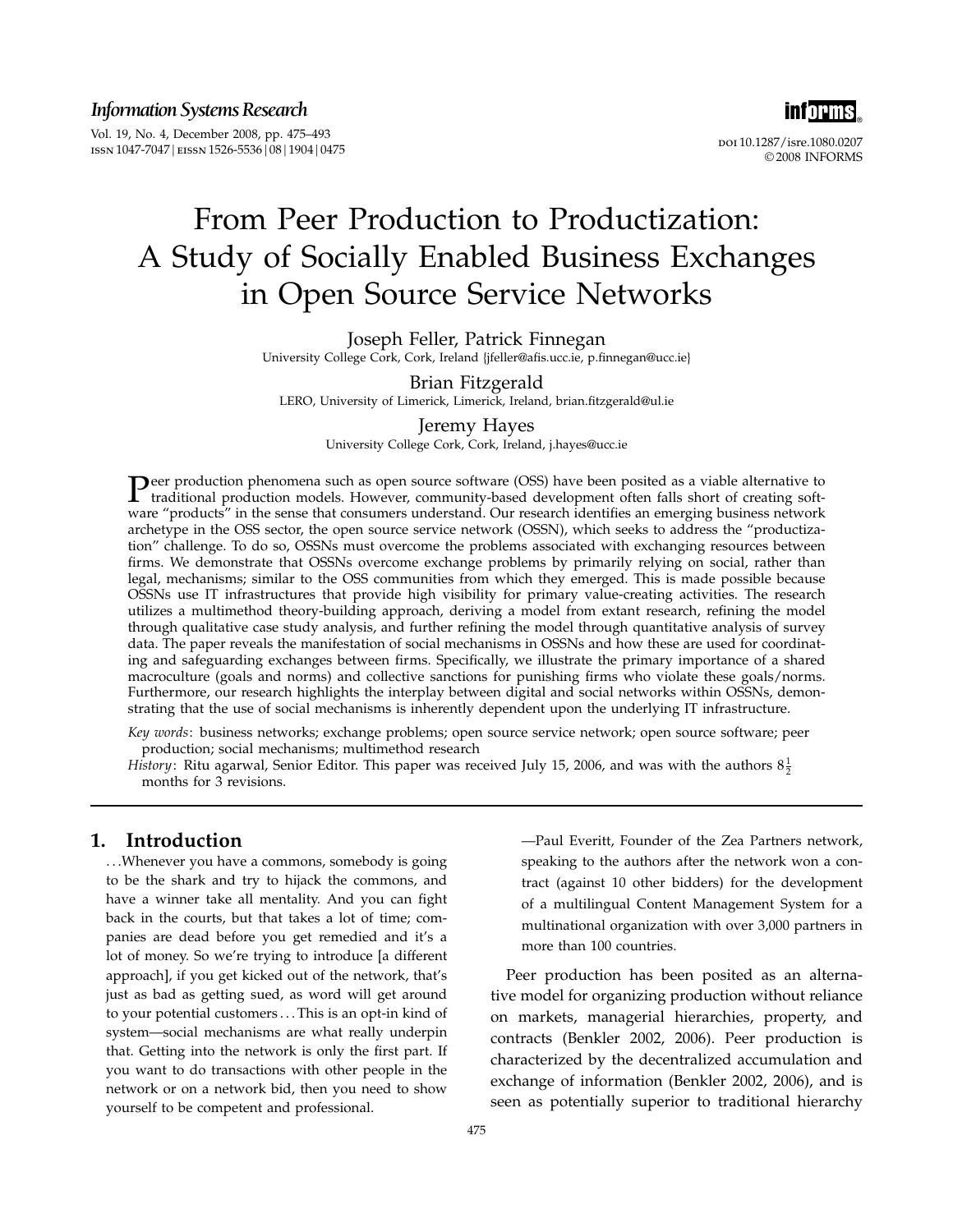and market-based models (cf. Coase 1937, Hayek 1945) as a mechanism for discovering/applying human skill and knowledge to the creation of information resources. Peer production is manifested in a number of ways; collaborative authorship (e.g. Wikipedia.org), user-generated content and metacontent (e.g. YouTube.com, Del.icio.us), and various forms of "open innovation" (cf. Chesbrough 2003). However, the most well-established example of peer production is open source software (Benkler 2002, 2006).

The collaborative creation of open source software is enabled by (1) licensing terms that allow the software to be freely used, modified and redistributed; (2) the activities of geographically distributed networks of individuals and organizations; and (3) the use of mediating digital networks—comprising e-mail and mailing lists, websites and bulletin boards, Internet relay chat, bug tracking, and version control systems, etc. (Markus et al. 2000, Robbins 2005).

Although there are many successful exemplars of open source software (e.g., Mozilla, Apache, Linux), the community-based peer production of software often falls short of creating customized software products in the sense that individual and corporate consumers understand. Overcoming this shortcoming has been aptly described by Woods and Guliani (2005) as the need to "productize" open source service (OSS) to meet the needs of both corporate enterprises and individual end users.

Research to date on the commercialization of OSS has focused on revenue generation models (e.g., Krishnamurthy 2005, Markus et al. 2000) and has been dominated by studies of single firms; whether OSS start-ups such as RedHat and JBoss (e.g., Krishnamurthy 2005, Watson et al. 2005) or very large multinationals like Apple, IBM, and Sun (e.g., West 2003). However, to effectively productize OSS for corporate users there is a need for service providers to (i) marry community-driven development capabilities with high levels of sector knowledge in vertical business domains, and (ii) build business models capable of a "whole product" approach to software and service delivery. Consequently, productizing OSS is often beyond the capabilities of many OSS firms; suggesting the need for cooperative business networks (cf. Fitzgerald 2006, Feller et al. 2008).

We have identified one type of OSS business network, similar in character to what (Clemons and Row 1992) term a "move-to-the middle," i.e., networks of organizations that cooperate in order to deliver value to the end consumer. We have labeled this network type an open source service network (OSSN), which we define as follows:

Open Source Service Network: A network of firms that collaborate in order to service customer software needs based on open source solutions.

To clarify the OSSN concept, network is understood to mean a collaborative network with interdependencies between member firms, and a shared identity. This differentiates OSSNs from noninterdependent groupings, such as third-party directories and portals listing OSS firms. Furthermore, the primary purpose of the network is to commercially service customer software needs based on open source solutions. This differentiates OSSNs from noncommercial groupings such as advocacy networks, nonprofit foundations, development hosts, and research communities, as well as business networks offering solely proprietary solutions (see Table 1).

OSSNs require the flow of resources amongst nonhierarchical and legally separate entities. Thus, its successful operation is dependent on overcoming exchange problems amongst participant firms. Most business networks rely on formal/legal mechanisms to overcome exchange problems (Jones et al. 1997). Open source development communities, in contrast, rely on informal/social mechanisms to do so (Markus et al. 2000, Bergquist and Ljungberg 2001, Hars and Ou 2002). Social mechanisms are effective in OSS communities because their IT infrastructure makes the communication and collaboration activities of the community persistently visible to all participants (Sagers 2004). OSSNs have inherited much of their IT infrastructure from OSS communities; thus enabling the use of social mechanisms to overcome exchange problems. OSSNs are, thus, particularly noteworthy as commercial business networks in that they are shaped by the informal ethos and operational style of the OSS communities from which they originated, and with which they continue to interact.

The objective of our study is to explore how social mechanisms are used to overcome exchange problems, and thus facilitate the access to, and transfer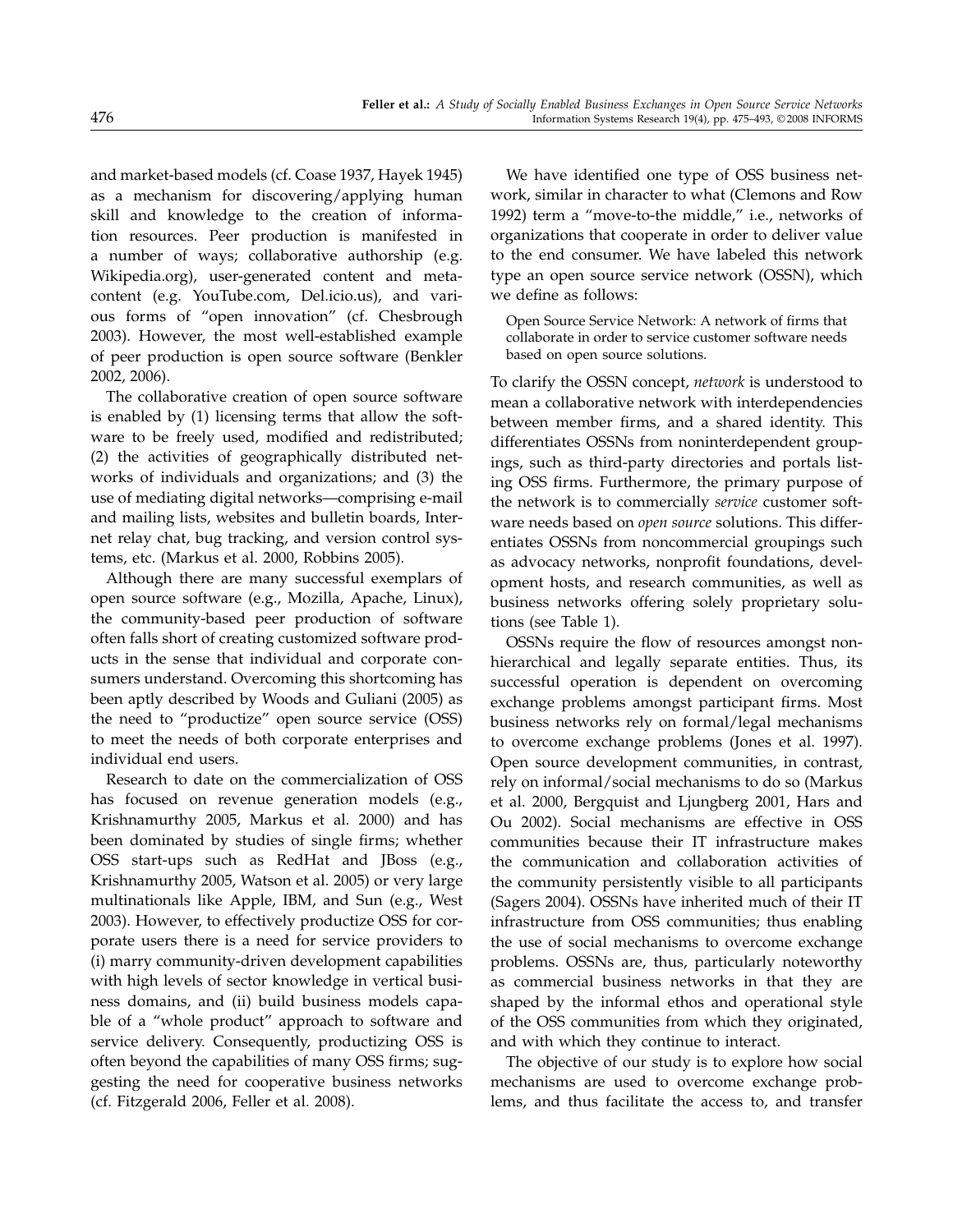|                                                   | <b>OSSN</b>                                                                                                                                                                                                       | 3rd party directories<br>and portals (e.g.,<br>SourceForge.net<br>marketplace)                                                                                               | Not-for-profit<br>organizations<br>(e.g. Apache<br>software foundation)                                                                                                                                               | Proprietary software<br>service providers (e.g.,<br>Microsoft partner program)                                                                               |
|---------------------------------------------------|-------------------------------------------------------------------------------------------------------------------------------------------------------------------------------------------------------------------|------------------------------------------------------------------------------------------------------------------------------------------------------------------------------|-----------------------------------------------------------------------------------------------------------------------------------------------------------------------------------------------------------------------|--------------------------------------------------------------------------------------------------------------------------------------------------------------|
| Interdependency                                   | High levels of interdependency<br>between members                                                                                                                                                                 | No interdependency between<br>members                                                                                                                                        | High levels of interdependency<br>between members                                                                                                                                                                     | Low levels of interdependency<br>between members                                                                                                             |
| Shared identify                                   | Member firms possess a shared<br>network identity                                                                                                                                                                 | No shared identity                                                                                                                                                           | Shared identity exists but<br>plays a minor role in brand<br>building                                                                                                                                                 | Shared identity used in brand<br>building                                                                                                                    |
| Focus of services                                 | Network/members commercially<br>service the software needs of<br>customers                                                                                                                                        | Commercially services the<br>discovery needs of<br>customers as they seek<br>solution and/or providers,<br>but does not directly<br>service the customer's<br>software needs | Services user software needs<br>but not on commercial<br>basis                                                                                                                                                        | Network/members commercially<br>service the software needs<br>of customers                                                                                   |
| Value offering and<br><sub>OSS</sub>              | Value offer is dependent on open<br>source software                                                                                                                                                               | Value offer is dependent on<br>open source software                                                                                                                          | Value offer is dependent on<br>open source software                                                                                                                                                                   | Value offer relies exclusively<br>on proprietary software                                                                                                    |
| Mechanisms for<br>overcoming<br>exchange problems | Primarily informal                                                                                                                                                                                                | None needed (there is no<br>interdependency, so there<br>is no need to overcome<br>exchange problems)                                                                        | Mixture of informal and<br>formal<br>Formal mechanisms are civic<br>(e.g., voting mechanisms)<br>rather than contractual                                                                                              | Less need for mechanisms<br>because there are low<br>levels of interdependency<br>Primarily use formal<br>mechanisms that are<br>legal/contractual in nature |
| Digital infrastructure                            | Infrastructure builds on the<br>collaborative development<br>environment of open source "in<br>the wild"-Maximizing<br>persistent visibility of action<br>and emphasizing interaction<br>over transaction support | Infrastructure is focused on<br>facilitating customer<br>discovery needs, not<br>interaction between firms<br>listed                                                         | Infrastructure builds on the<br>collaborative development<br>environment of open<br>source "in the wild"-<br>Maximizing persistent<br>visibility of action and<br>emphasizing interaction<br>over transaction support | Infrastructure builds on<br>traditional interorganiza-<br>tional systems emphasizing<br>transaction support over<br>interaction                              |

#### Table 1 Characterization of Open Source Service Networks

of, strategic resources in OSSNs. We first begin a process of theory building with an analysis of extant research; delineating constructs and the relationships between these constructs in the form of theoretical propositions (§2). We then use a case study of one OSSN to refine our propositions, determine empirical indicators, and propose hypotheses (§3). This is followed by a survey and quantitative analysis of three additional OSSNs (§4). Finally, we conclude by discussing the implications of our work for research and practice (§5).

# 2. Building a Preliminary Model from Extant Research

In this section, we theorize how participants in OSSNs may use social mechanisms to overcome exchange problems. Our theorizing is posited on the OSSN phenomenon being a critical intersection between (1) cooperative business networks and (2) the communities of OSS developers from which OSSN members emerged, and with which they continue to interact. Both cooperative business networks and OSS communities can be viewed as social networks comprising individuals/organizations, whose interactions are mediated by a digital network infrastructure. We therefore use extant literature on (1) business networks and (2) OSS communities in order to conceptualize the phenomenon and to serve as a guide for data gathering—an approach recommended by Forrester (1961) and Wheeler (2002). Specifically, we utilize the building blocks of theory development proposed by Dubin (1969) and Whetten (1989) to delineate constructs as well as the relationships between these constructs in the form of theoretical propositions.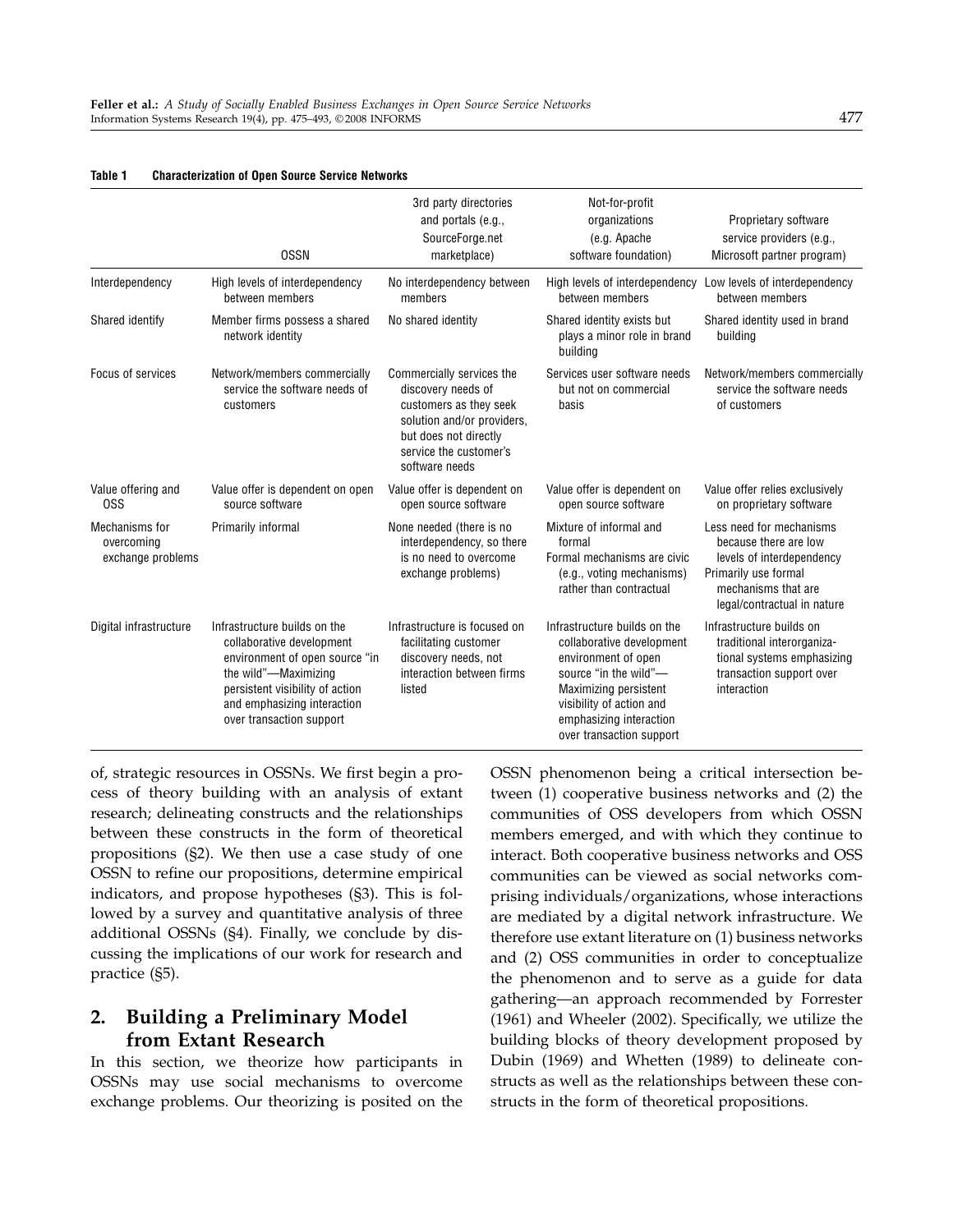# 2.1. Network Effectiveness

Whereas business networks of OSS firms are an emerging phenomenon, cooperative relationships between independent firms (interorganizational networks) have been examined for decades (cf. Kaufman 1966, Van de Ven 1976, Cash and Konsynski 1985, Henderson 1990, Finnegan et al. 2003). An examination of the extant literature on business networks reveals that firms participate in such networks in order to procure and allocate resources (Galaskiewicz 1985, Clemons and Row 1992, Alter and Hage 1993), gain political advantages (Galaskiewicz 1985), share risk and acquire expertise (Alter and Hage 1993), improve stability (Oliver 1990), gain legitimacy (Galaskiewicz 1985, Oliver 1990), improve efficiency (Oliver 1990, Clemons and Row 1992), and facilitate innovation (Ticoll et al. 1998). Indeed, participants in cooperative networks believe that collaboration will result in adaptive efficiency; "the ability to change rapidly and at the same time provide customized services or products, and at low cost" (Alter and Hage 1993, p. 274). De Wever et al. (2005) capture these reasons for participation at a higher level by arguing that effective interfirm networks provide participants with sustainable access to strategic (or value-generating) resources. These concepts are also evident in research on OSS communities where developers network with each other to acquire knowledge and other strategic resources (Crowston and Scozzi 2002), including legal indemnity and contractual identity (Koch and Schneider 2002, German 2003, O'Mahony 2003). We are, therefore, able to identify two aspects of network effectiveness for use in our study:

• Access to strategic resources: The potential of the network to help members acquire value-adding resources, and

• Transfer of strategic resources: The degree to which value-adding resources are acquired by firms as a result of their membership of the network.

As well as providing access to strategic resources, interfirm cooperation introduces (i) the cost of coordinating activities amongst partners and (ii) transaction risk; opportunistic behavior by one or more partners reducing or eliminating the benefits of cooperating (Clemons and Row 1992). Research illustrates that effective networks must overcome such exchange problems by making it easy and safe for

members to work together (cf. Jones et al. 1997, 1998). Research has also illustrated that OSS communities must coordinate and safeguard exchanges if they are to distribute work and code ownership (Mockus et al. 2002), as well as to acquire knowledge and other strategic resources (Crowston and Scozzi 2002). We therefore identify two constructs for use in our study:

• Coordinating Exchanges: The ease with which interactions between members are conducted, and

• Safeguarding Exchanges: The degree to which interactions between members are protected.

Building on the research discussed above, we can now present our first proposition:

PROPOSITION 1. Coordinating exchanges and safeguarding exchanges enable the access to, and transfer of, strategic resources.

# 2.2. Overcoming Exchange Problems

Having examined the necessity for effective networks to overcome exchange problems by coordinating and safeguarding participant exchanges, we now turn our attention to how such coordination and safeguarding can be accomplished.

Cooperative business relationships are social action systems because they exhibit the fundamental principles of any organized form of collective behavior, namely, that members aim to achieve collective and self-interest goals, the division of tasks and functions among members creates interdependent processes, and the cooperative entity can act as a unit and has a separate identity from its members (Van de Ven 1976). Such relationships are typified by formal structured coordination mechanisms and agreements in order for individual organizations to meet their own goals, as well as the goals of the cooperative entity (Van de Ven and Walker 1984). This usually involves upfront contract negotiations that deal with the form of the contract, the form of the legal entity created, and the political, legal, taxation, and cartel concerns (Bronder and Pritzl 1992).

Although cooperative business networks generally rely on formal mechanisms, an alternative approach to coordinating and safeguarding exchanges exists. Network governance is where "interfirm coordination [is] characterized by organic or informal social systems, in contrast to bureaucratic structures within firms and formal contractual relationships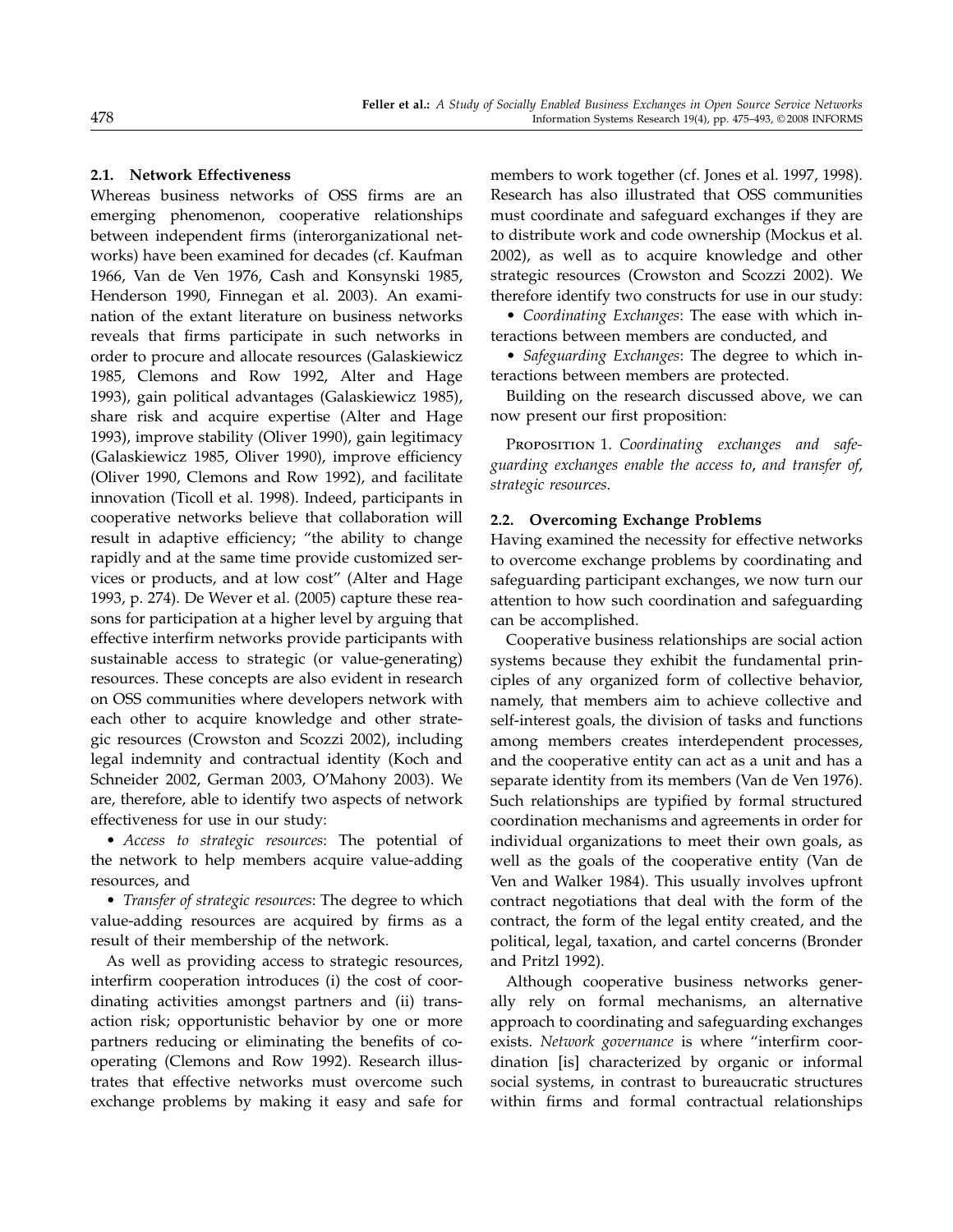between them" (Jones et al. 1997, p. 913). There are four preconditions for network governance: demand uncertainty, customized (asset-specific) exchanges, complex tasks executed under time pressure, and frequent exchanges between partners. Under such conditions, networks develop structural embeddedness (the extent to which a "dyad's mutual contacts are connected to one another" Granovetter 1992, p. 35); creating both direct and indirect ties between parties, and increasing the visibility of the parties' actions. The presence of high levels of structural embeddedness and visibility of action enables the use of various social mechanisms to resolve exchange problems by coordinating and safeguarding exchanges within networks (Jones et al. 1997, 1998).

OSS communities are recognized as a form of virtual organization (Markus et al. 2000, Crowston and Scozzi 2002), and, thus, may use either formal or informal mechanisms in coordinating and safeguarding exchanges. However, OSS communities tend to rely on implicit and informal (i.e., social) mechanisms (Markus et al. 2000, Gallivan 2001, Bergquist and Ljungberg 2001, Hars and Ou 2002, Mockus et al. 2002, Stewart 2005, Szczepanska et al. 2005), and display the characteristics and dynamics of network governance (Sagers 2004).

We argue that the tendency towards the use of formal mechanisms in business networks, and social mechanisms in OSS communities, is due not only to differences in their dominant cultural values, but also the characteristics and usage of their digital networks. We argue that the continued dominance of formal mechanisms to overcome exchange problems in business networks is influenced by the fact that the IT infrastructures implemented in these networks facilitate transactions (e.g., orders, invoices, etc., cf. Timmers 1999), and hence do not provide the visibility of action required for social mechanisms to be effective. OSS communities, on the other hand, operate IT infrastructures that facilitate interaction rather than transaction, and thus, the main value-adding communication and collaboration activities of the community are persistently visible to participants (cf. Feller and Fitzgerald 2001, Egyedi and van Wendel de Joode 2004, Robbins 2005).

We assert that the ongoing participation of OSSN firms in OSS communities will require adherence to the OSS digital infrastructures and prevailing social mechanisms, and, thus, arrive at our second proposition:

PROPOSITION 2. Social mechanisms facilitate coordinating exchanges and safeguarding exchanges.

# 2.3. Coordinating and Safeguarding Exchanges with Social Mechanisms

We now analyze Proposition 2 by determining what types of social mechanisms might be used for (a) coordinating exchanges and (b) safeguarding exchanges.

In business networks where high levels of structural embeddedness and visibility of action are present, coordinating exchanges can be achieved through two social mechanisms (Jones et al. 1997, 1998): Restricted Access (the "strategic reduction in the number of exchange partners in the network," Jones et al. 1997, p. 927) and Macroculture (a "system of widely shared assumptions and values...that guide actions and create typical behavior patterns among independent entities," Jones et al. 1997, p. 929).

Although OSS development communities are potentially global in size, there is evidence that OSS projects implement forms of restricted access both organizationally (e.g., small core development teams) and technologically (e.g., commit privileges to versioning systems, separate mailing lists for users and developers, etc.) to facilitate the coordination of exchanges (cf. Jorgensen 2001, Koch and Schneider 2002, Mockus et al. 2002, German 2003, Robbins 2005, Sagers 2004). Additionally, a common ethos and world view, a shared set of goals and a consensus surrounding "how things should be done" has been repeatedly observed as contributing to the effective coordination of activity within OSS communities (Markus et al. 2000, Bergquist and Ljungberg 2001, Gallivan 2001, Raymond 2001, Hars and Ou 2002, Sagers 2004, Dahlander and Magnusson 2005, Stewart 2005, Szczepanska et al. 2005). We therefore add two more constructs and delineate a further proposition.

• Restricted Access: Having network membership restricted for strategic purposes, and

• Macroculture: Having shared assumptions and values that guide actions and create typical behavior patterns by member firms.

PROPOSITION 2A. Restricted access and macroculture facilitate coordinating exchanges.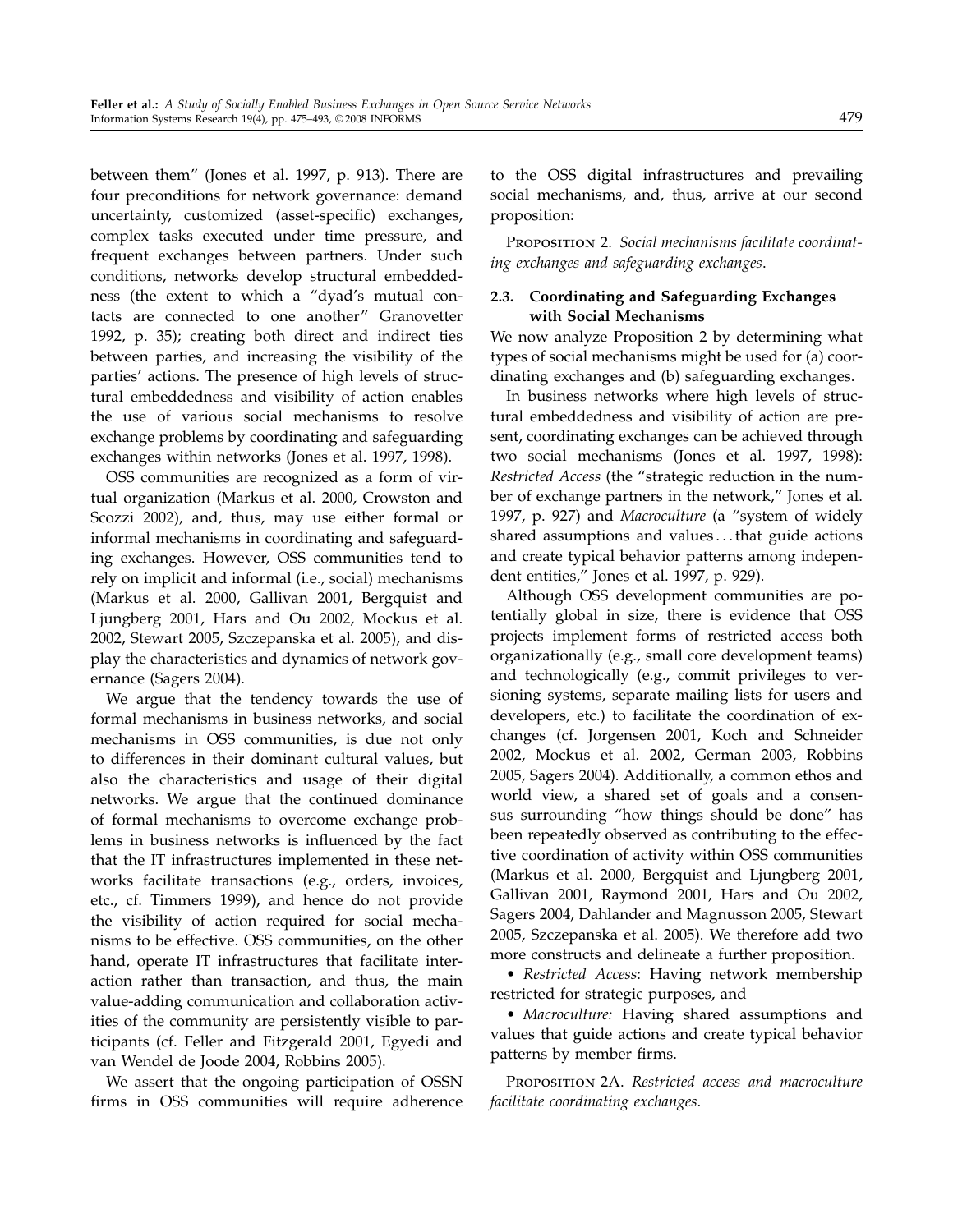Given the appropriate conditions, business networks can safeguard exchanges using restricted access (previously described), collective sanctions (ways in which groups punish members who violate shared norms, values, and goals; Jones et al. 1997, p. 931), and reputation ("estimations of one's character, skills, reliability, and other attributes important to exchanges;" Jones et al. 1997, p. 932).

Within OSS communities, restricted access to the membership of core development team (including the technological restriction of who can commit modifications to code) is seen to reduce the risk introduced by the open nature of the OSS development process (Jorgensen 2001, Koch and Schneider 2002, Mockus et al. 2002, German 2003, Robbins 2005, Sagers 2004). In addition, reputation is a mechanism for assessing the capabilities and intentions of others (Bergquist and Ljungberg 2001, Gallivan 2001, Hars and Ou 2002, Sagers 2004, Stewart 2005, Szczepanska et al. 2005). Finally, collective sanctions, in the form of humiliation and rebuke (e.g. flaming) and the exclusion and ostracizing of individuals is a mechanism by which OSS communities can manage individuals that transgress or violate agreed-upon norms (Bergquist and Ljungberg 2001, Sagers 2004, Szczepanska et al. 2005). Therefore, we add two further constructs and delineate our final proposition:

• Collective Sanctions: Ways in which member firms that violate shared norms, values, and goals are punished, and

• Reputation: The assessment of firms' competence, skills, character, reliability, etc. within the network.

PROPOSITION 2B. Restricted access, collective sanctions, and reputation facilitate safeguarding exchanges.

We now conclude our process of building a preliminary model from extant research by presenting the constructs and the proposed relationships between them (as Propositions 1, 2A, and 2B) in Figure 1.

# 3. Refining the Preliminary Model Using a Case Study of One OSSN

In building a theory, the steps following the specification of propositions are (i) determining empirical indicators and (ii) producing hypotheses for empirical testing (cf. Wheeler 2002). In this section we use a case





study to (i) determine empirical indicators for the constructs in our model and (ii) specify hypotheses for further refinement of our model using a survey (§4).

We adopt a postpositivist epistemology and seek to "approximate reality" (Guba 1990) using methods that emphasize the verification of existing knowledge and the discovery of new knowledge (Denzin and Lincoln 2000). Our method is consistent with the case study approach of Benbasat et al. (1987) and Yin (1994) in that we study the OSSN phenomenon in its natural setting, employing multiple data collection methods to gather information from a few entities, without employing experimental control or manipulation. We thus follow in the tradition of Eisenhardt (1989) and Madill et al. (2000) by seeking to reveal preexisting, relatively stable, and objectively extant phenomena and the relationships among them.

# 3.1. Participants and Data Collection Procedures

Zea Partners was founded in 2003 as the Zope Europe Association (ZEA), and changed its name to Zea Partners in 2006. Headquartered in Belgium, Zea Partners operates as an international network of businesses that build software and deliver services around the application server technology called Zope; a well-known piece of open-source software widely used for developing content management systems, intranets, portals, and related applications. Zea Partners consists of 25 firms located in Argentina, Belgium, France, Germany, Hungary, India, Ireland, Italy, Netherlands, Norway, South Africa, Spain,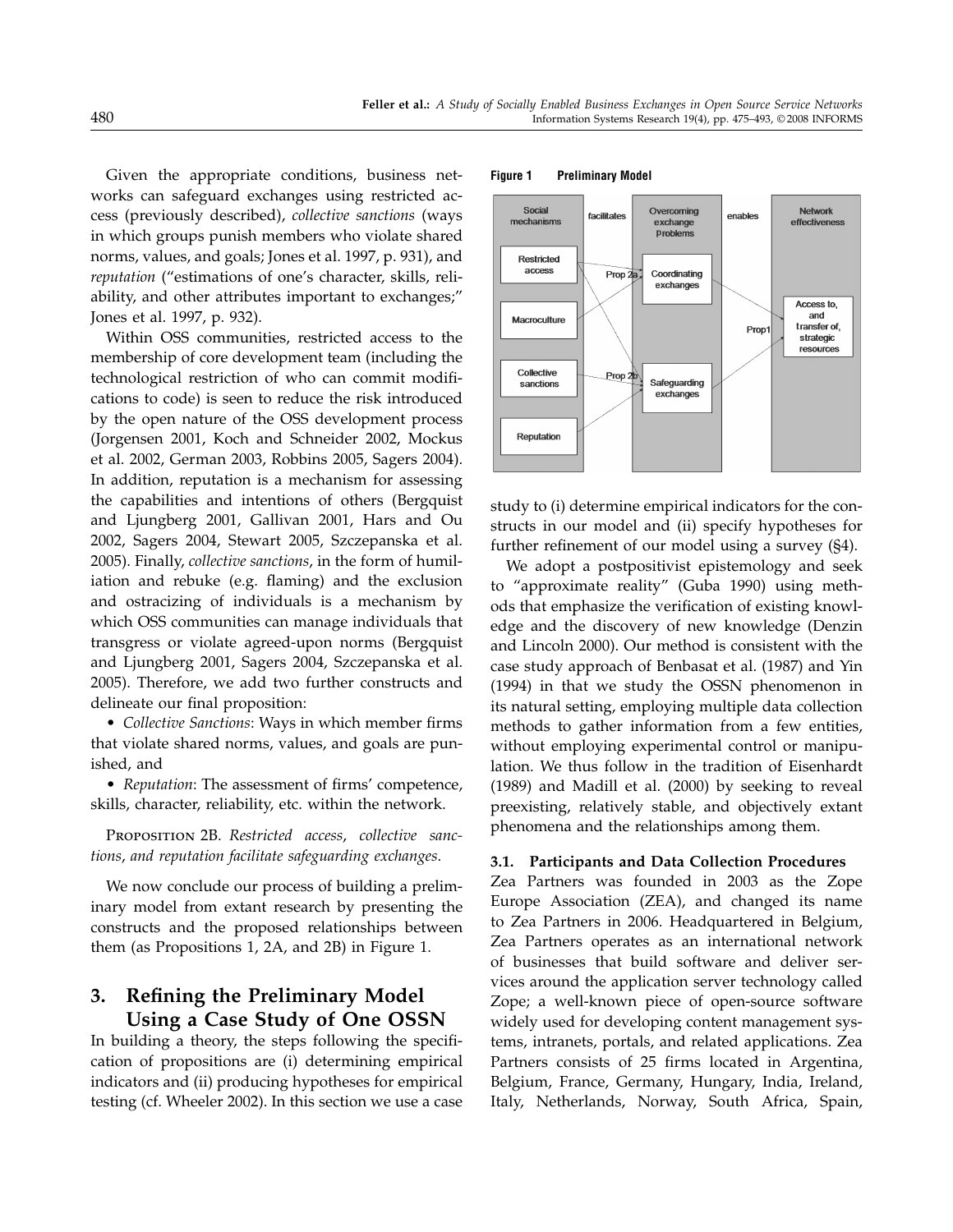Table 2 Data Sources for the Qualitative Study

| Interviews                 | Founder Zea (five interviews)<br>CEO Zea (three interviews)<br>Founder, Infrae<br>Director BlueFountain<br><b>Chief Architect, Plone Solutions</b><br>Owner, Zetwork<br>Owner, Gocept<br>Owner, Reflab<br>Owner, Zest Software<br>Owner, Bubblenet |
|----------------------------|----------------------------------------------------------------------------------------------------------------------------------------------------------------------------------------------------------------------------------------------------|
| Workshops with ZEA members | The Hague, The Netherlands<br>Paris, France<br>Genoa, Italy<br>Skovde, Sweden                                                                                                                                                                      |

Switzerland, the United Kingdom, and the United States. The management team seeks project contracts on behalf of network members and performs network management activities such as marketing and project management. They also develop the network's business strategy in conjunction with the managing partners.

Data for the case study were gathered over a 17-month period; focusing on the management team and member companies. Data-gathering techniques included intensive workshops, face-to-face interviews, and telephone interviews (see Table 2). The choice of interviewees was based on:

1. History of network involvement. Interviewees had to have been involved in ongoing network planning and/or project activity over a period of time.

2. Seniority. In order to get contextual material on business strategy and experience with network activities, it was necessary to speak with senior staff within partner firms.

The interview guide approach (cf. Patton 1980) was used to conduct the interviews because it is more comprehensive and systematic for data collection than the purely conversational interview and more flexible than the standardized, open-ended interview or the closed, fixed-response interview. Interviews were generally of one- to two-hour duration with follow-up telephone conversations and e-mails used to clarify and refine issues that emerged during transcription. Interviews were complemented by comprehensive reviews of documents and presentations/discussions at the workshops.

### 3.2. Data Analysis

Interview data were transcribed, generating 133 pages of field notes. Content analysis was undertaken using grounded theory coding techniques proposed by Strauss and Corbin (1990) and exemplified by the research of Orlikowski (1993) and Urquhart (1997). This approach is consistent with a postpositivist epistemology (cf. Charmaz 2000). It necessitates the researchers to be immersed in the data (Glaser and Strauss 1967) and to draw on existing theoretical knowledge without imposing a theory (Corbin and Strauss 1990, Urquhart 1997). It thus encourages the researcher to be flexible and creative (Sarker et al. 2000) while imposing systematic coding procedures (Strauss and Corbin 1990).

The first step (open coding) involved the data being examined "line by line" to ascertain the main ideas. These were then grouped by meaningful headings (informed by constructs developed in §2) to reveal categories and subcategories/properties. The next step (axial coding) was the process of determining hypotheses about the relationships between a category and its subcategories—e.g., conditions, context, action/interaction strategies, and consequences. The focus then turned to the data to assess the validity of these hypothesized relationships. Relational and variational sampling (cf. Strauss and Corbin 1990) were used to select data for this analysis. This process continued in an iterative manner and resulted in the modification of categories and relationships. Finally, selective coding was undertaken to identify the relationships between categories (constructs) using hypothesized conditions, context, strategies, and consequences. Discriminate sampling (cf. Strauss and Corbin 1990) was used to select data to examine strong and weak connections between categories.

The issues of trustworthiness (validity) and replicability (reliability) (cf. Denzin and Lincoln 2000, Gay et al. 2006) were addressed as follows. First, the data analysis approach utilized rigorous coding and memoing processes providing an audit trail of the process by which conclusions are reached. Second, the coding was undertaken by two of the researchers. Third, venting (cf. Goetz and LeCompte 1984) was used as results and interpretations were formally discussed with Zea Partners representatives and fellow researchers at the various workshops (see Table 2).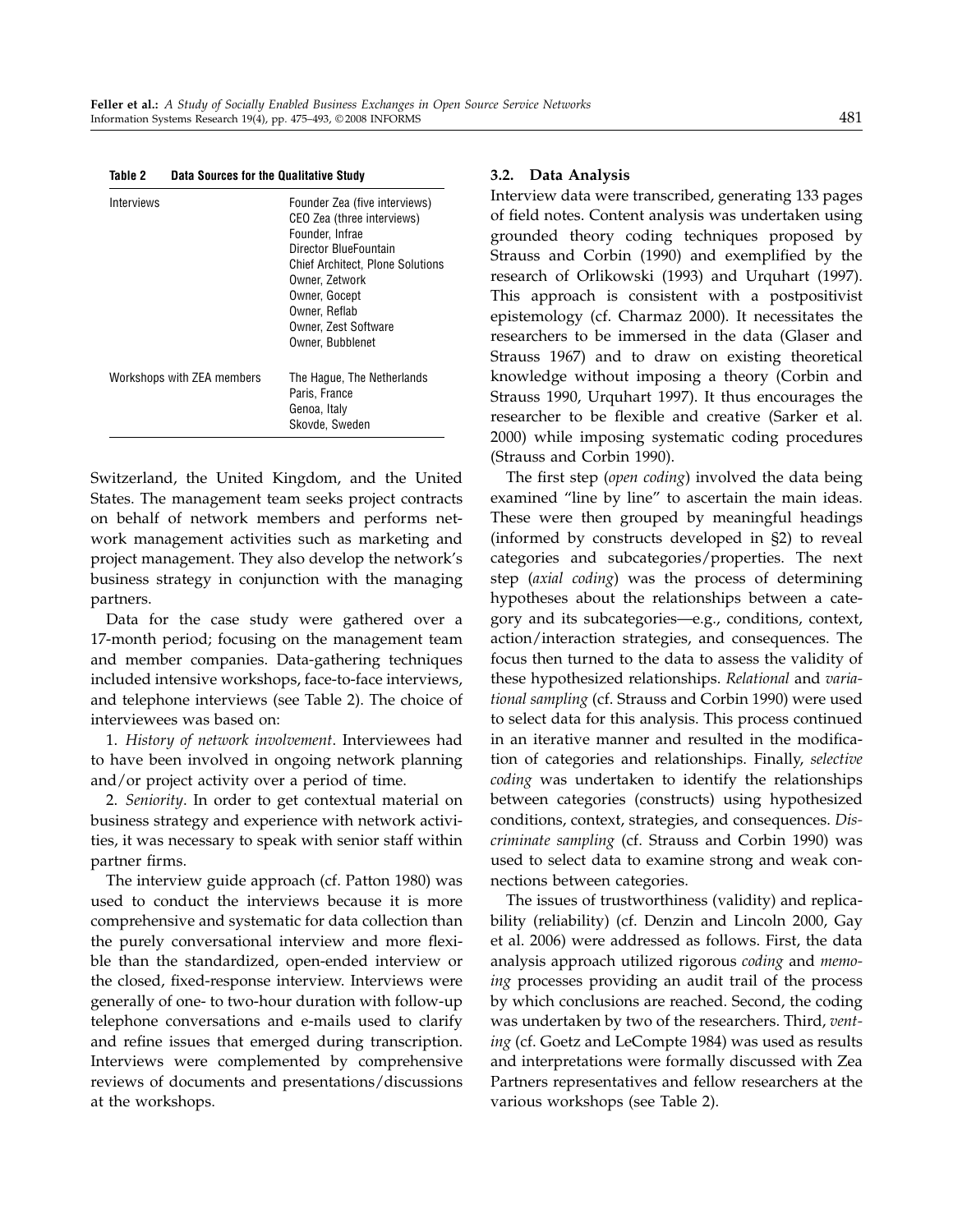| Table 3 | Zea Partners as an Open Source Service Network |  |  |  |  |
|---------|------------------------------------------------|--|--|--|--|
|---------|------------------------------------------------|--|--|--|--|

| Characteristics                                   | <b>ZEA</b> partners                                                                                                                                                                                                                                                                 |
|---------------------------------------------------|-------------------------------------------------------------------------------------------------------------------------------------------------------------------------------------------------------------------------------------------------------------------------------------|
| Interdependency                                   | Member firms collaborate to fulfill contractual<br>obligations and rely on expertise and<br>resources from other firms                                                                                                                                                              |
| <b>Shared identify</b>                            | The network has a legal identity outside of the<br>member firms, and member firms reference<br>this identity as part of their corporate brand<br>building activity                                                                                                                  |
| Focus of services                                 | Acting both independently and through the<br>network, member firms seek to deliver<br>services to customers on a commercial basis                                                                                                                                                   |
| Value offering and<br>0SS                         | The services delivered by the network and by the<br>individual member firms are based on the<br>productization of the Zope open source<br>application server and related OSS products                                                                                               |
| Mechanisms for<br>overcoming<br>exchange problems | Informal mechanisms including strategic<br>restrictions to network membership, a shared<br>set of goals and norms, and collective<br>sanctions against violations of goals/norms in<br>the form of damage to reputation, exclusion<br>from projects, and expulsion from the network |
| Digital infrastructure                            | Heavy reliance on the Internet-based<br>communication and collaboration<br>infrastructure used in OSS communities                                                                                                                                                                   |

# 3.3. Case Study: Analysis and Results

This section outlines the case study of Zea Partners. Table 3 illustrates how the network is characteristic of an OSSN. From the case study data, we are able to (i) identify empirical indicators for the constructs (Tables 4 and 5), (ii) illustrate how the four social mechanisms facilitate coordinating exchanges (Table 6) and safeguarding exchanges (Table 7), and (iii) generate hypotheses for further refinement of the model (Figure 2).

3.3.1. How Coordinating and Safeguarding Exchanges Enable Access to, and Transfer of, Strategic Resources. The member firms of Zea Partners consider the network to be effective because it allows them to access and transfer strategic resources. Specifically, the study indicates five strategic resources which can be accessed/transferred: enhanced reputation, skills/expertise, customer contacts, experiences/ knowledge, and the ability to compete for contracts. The owner of one member firm (BubbleNet) describes how network membership affects customers' perceptions of risk; "that may be the biggest advantage, because as I am a one-man shop people can feel that

it is a big risk to work with me because if something were to happen to me they would be left without a service provider." The network founder asserts that; "[instead of] companies turning away customers, with the network they can still land the customer and have someone else fulfill it... They still have the customer relationship" and argues that such resource sharing allows Zea Partners to "take the 'whole product' and make it offerable by anyone in the network. It has so many benefits on profitability it's just amazing."

It is evident that membership of Zea Partners, in itself, can provide access to certain strategic resources (e.g., enhanced reputation). However, member firms reported the necessity for all network members to continuously act in a professional, competent and trustworthy manner in order to ensure access to and transfer of other strategic resources (e.g., skills, knowledge, etc). The network founder echoed this, noting that safeguarding transactions amongst participants is an important prerequisite for firms to participate in collaborative projects, and coordinating participant exchanges must accompany this safeguarding once the project becomes operational. Coordinating exchanges in Zea Partners is achieved by having transparent and shared routines, supporting technologies, and mechanisms for discussion/collaboration. Safeguarding involved having mechanisms for conflict resolution and encouraging mutual trust. The full set of indicators for coordinating and safeguarding exchanges is shown in Table 4. Given the evidence from Zea Partners, we can refine Proposition 1 by specifying two hypotheses:

HYPOTHESIS 1 (H1). Coordinating exchanges enables the access to and transfer of strategic resources.

HYPOTHESIS 2 (H2). Safeguarding exchanges enables the access to and transfer of strategic resources.

3.3.2. How Social Mechanisms Facilitate Coordinating and Safeguarding Exchanges. The Zea Partners network meets the preconditions for network governance as described by extant research (e.g., Jones et al. 1997). The availability of contracts is subject to what the network founder calls "valleys and peaks." The OSS domain is characterized by constant changes in knowledge and technology, leading to a requirement for information dissemination amongst firms.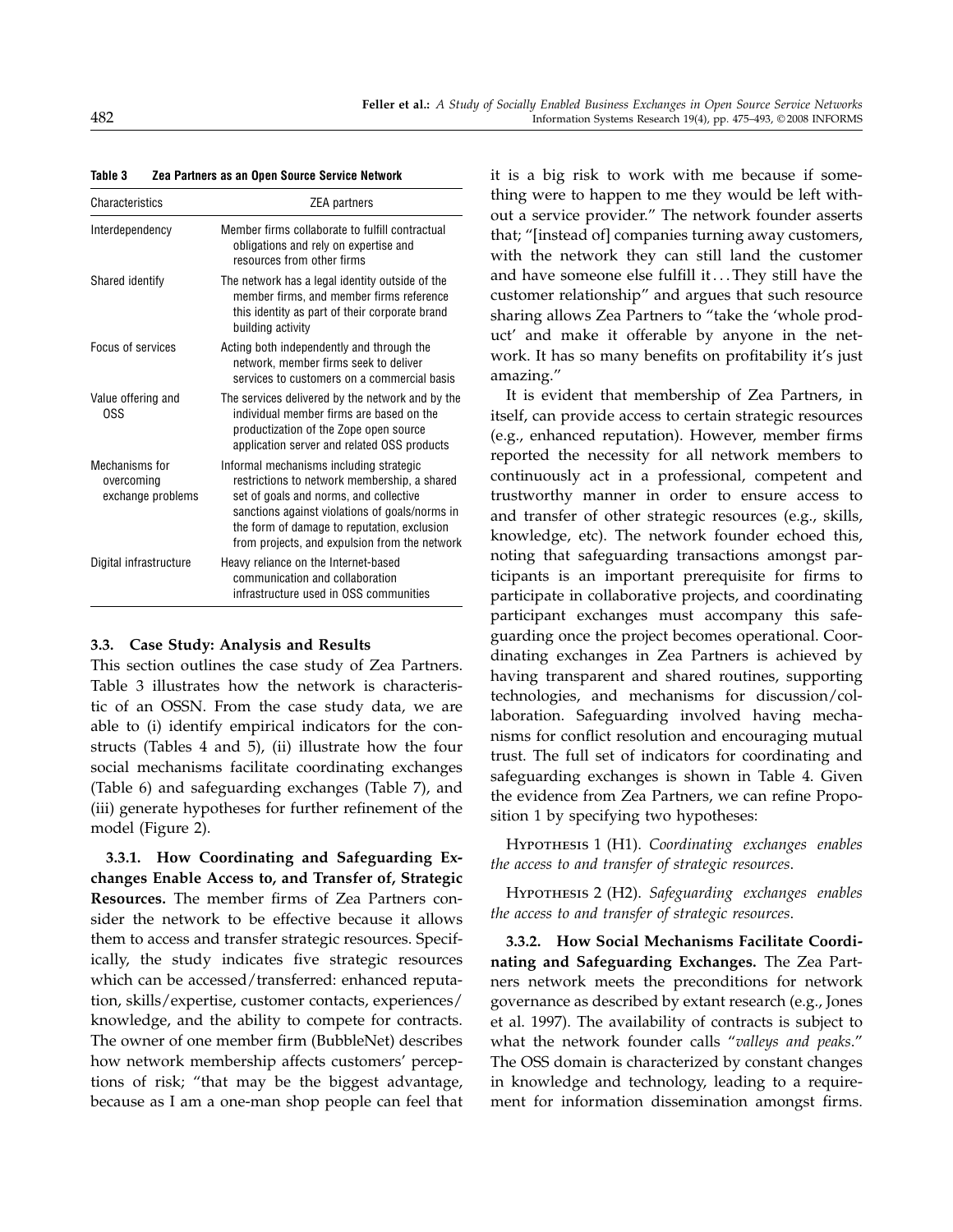| Construct                                                | Definition                                                                                                                                                                                                                 | Indicators                                                                                                                                                                                                                                                                                                                                                                                                                                                                                                                                                                                                                                                                                                                                                                                                                                                                                                                     |
|----------------------------------------------------------|----------------------------------------------------------------------------------------------------------------------------------------------------------------------------------------------------------------------------|--------------------------------------------------------------------------------------------------------------------------------------------------------------------------------------------------------------------------------------------------------------------------------------------------------------------------------------------------------------------------------------------------------------------------------------------------------------------------------------------------------------------------------------------------------------------------------------------------------------------------------------------------------------------------------------------------------------------------------------------------------------------------------------------------------------------------------------------------------------------------------------------------------------------------------|
| Access to, and<br>transfer of.<br>strategic<br>resources | The (i) potential of the network to<br>help members acquire<br>value-adding resources, and<br>(ii) degree to which<br>value-adding resources are<br>acquired by firms as a result of<br>their membership of the<br>network | • Network membership is designed to enhance the reputation of member firms<br>• The network is designed to enable members to gain access to the skills/expertise of<br>other members<br>• The network is designed to enable member firms to share customer contacts<br>• The network is designed to enable member firms to compete for contracts that they<br>couldn't compete for on their own<br>• The network is designed to enable member firms to gain access to the experiences/<br>knowledge of other members<br>• Firms believe that their reputation outside of the network is enhanced by their<br>membership of the network<br>• Member firms have benefited from the skills/expertise of other members<br>• Firms have benefited from the sharing of customer contacts with other members<br>• Firms, in conjunction with other members, have competed for contracts that they could<br>not have done on their own |
| Coordinating<br>exchanges                                | The ease with which interactions<br>between members are con-<br>ducted                                                                                                                                                     | • Information on the skills and abilities of network members is readily available<br>• Firms find it easy to work with other network members because they are flexible and<br>willing to adapt<br>• Firms find it easy to work with other network members because they use common open<br>source tools and conventions<br>• Firms find it easy to voice their opinions in network decision making<br>• The network has transparent routines for coordinating work between member firms<br>• Firm use IT (e.g., mailing lists, VoIP) to coordinate activities<br>• Firms use face-to-face meetings to coordinate activities<br>• The network enables seamless hand-off of tasks between member firms                                                                                                                                                                                                                            |
| Safeguarding<br>exchanges                                | The degree to which interactions<br>between members is protected                                                                                                                                                           | • The cost of interacting with other network members is low<br>• Firms believe that opportunistic behavior by one member at the expense of other members<br>is unlikely<br>• Interactions between firms are based on mutual trust<br>• Interactions between firms are guided by the ideals of the open source movement<br>• Rules and procedures exist to deal with problems that arise between members<br>• Network members can manage conflicts to reach compromise                                                                                                                                                                                                                                                                                                                                                                                                                                                          |

Table 4 Empirical Indicators for Coordinating, Safeguarding, and Access/Transfer Constructs

These factors produce the precondition that Jones et al. term demand uncertainty. The small size (typically <10 people), geographic/linguistic limitations, and specialized knowledge of member firms limit the size, location, and complexity of the contracts that they can bid for. The network helps overcome demand uncertainty by allowing firms to pool resources to compete for larger/global contracts. In competing on the basis of a "whole product," the network allows partners to offer a full range of value chain activities rather than concentrating exclusively on their own specialties. Task complexity is also evident, because producing the "whole product" for a wide range of markets and customers requires the inputs of specialists across a range of business functions. Customized exchanges high in human asset specificity are recognizable as member firms collaborate to produce a customized product/service that is not easily transferred. Interfirm

routines are learned emergently through the collaborative process rather than by prior agreement. Due to geographical distance, network members collaborate and frequently exchange knowledge in a digital environment. Ongoing interactions between member firms and the mutual sharing of partners, clients, and contacts with the wider OSS community all provide evidence of structural embeddedness, and thus the possibility of using social mechanisms to overcome exchange problems.

Access to the Zea Partners network is restricted based on perceptions of a firm's professionalism, reliability, trustworthiness, and performance (reputation) in the OSS community, as well as previous interactions with member firms. According to the network founder,

...the best barometer that we have is the way people act in the community. If they are a competent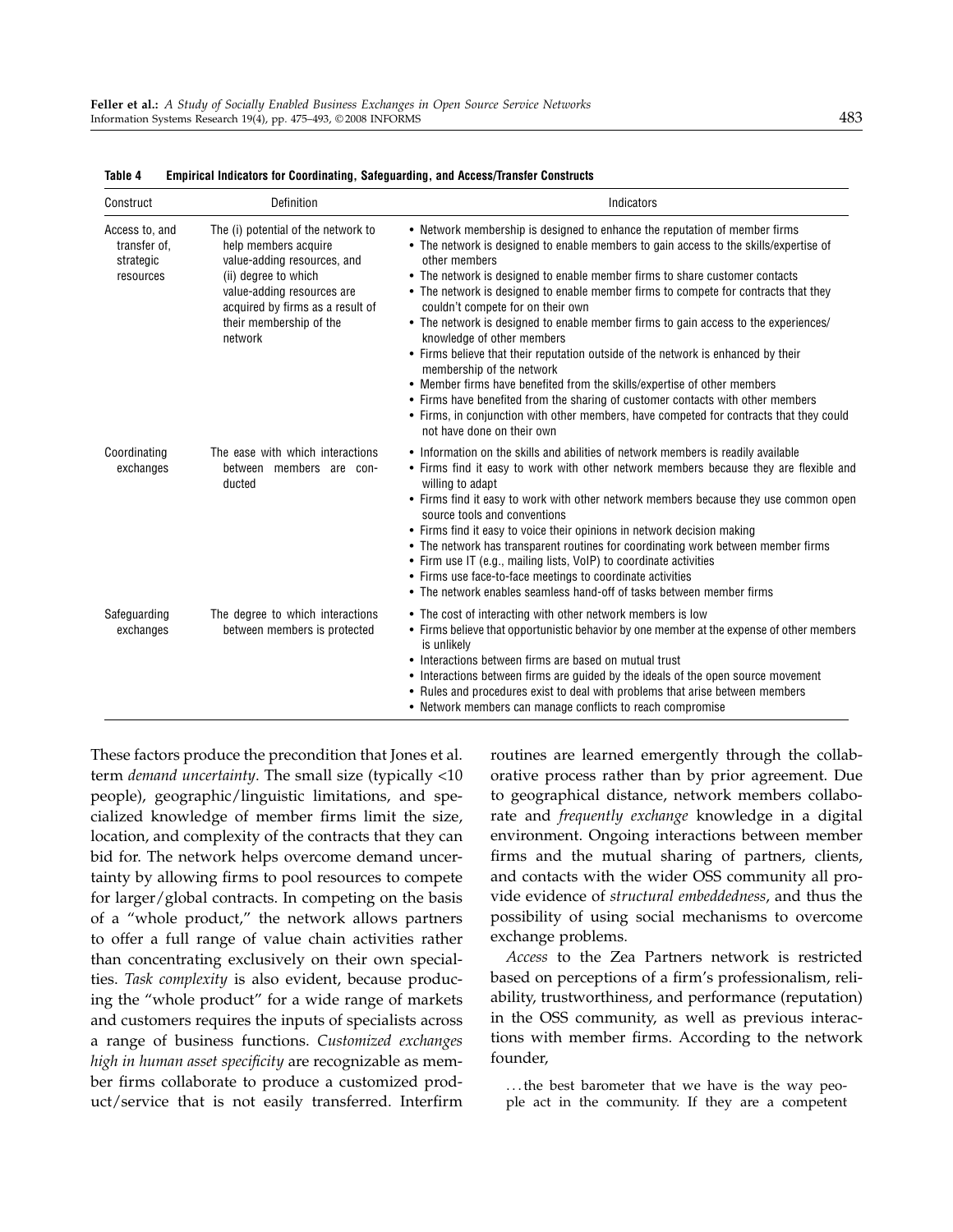| Construct               | Definition                                                                                                            | Indicators                                                                                                                                                                                                                                                                                                                                                                                                                                                                                                                                                                                                                                                           |
|-------------------------|-----------------------------------------------------------------------------------------------------------------------|----------------------------------------------------------------------------------------------------------------------------------------------------------------------------------------------------------------------------------------------------------------------------------------------------------------------------------------------------------------------------------------------------------------------------------------------------------------------------------------------------------------------------------------------------------------------------------------------------------------------------------------------------------------------|
| Restricted<br>access    | Having network membership<br>restricted for strategic<br>purposes                                                     | • Firms believe that the number of firms in the network is limited for strategic reasons<br>• Firms believe that the size of the network makes it easy to know the competencies and<br>activities of other members<br>• To become members of the network, candidate firms must have skills/expertise that are<br>beneficial to the existing members<br>• To become members of the network, candidate firms must be known to, or have a prior<br>relationship with, existing members<br>• To become members of the network, candidate firms must demonstrate commitment to<br>the ideals of open source software                                                      |
| Macroculture            | Having shared assumptions and<br>values that quide actions and<br>create typical behavior patterns<br>by member firms | • Member firms share a sense of belonging (identity)<br>• Member firms share a common software development philosophy<br>• Member firms share accepted ways of doing business<br>• Member firms share a common set of goals for the network<br>• Member firms share a sense of mutual interest<br>• Member firms share a sense of common destiny                                                                                                                                                                                                                                                                                                                     |
| Collective<br>sanctions | Ways in which member firms that<br>violate shared norms, values<br>and goals are punished                             | • The reputation of a member firm would be damaged if they behaved unacceptably<br>• Member firms may be excluded from projects if they behave unacceptably<br>• Member firms may be expelled from the network if they behave unacceptably                                                                                                                                                                                                                                                                                                                                                                                                                           |
| Reputation              | The assessment of firms'<br>competence, skills, character,<br>reliability, etc. within the<br>network                 | • Firms consider the competence and skills of other member firms before doing business<br>with them<br>• Firms consider the character and reliability of other member firms before doing business<br>with them<br>• Firms expect other members to fulfill their obligations because they are members of the<br>network<br>• Firms consider it important to be regarded by other members as being professionally<br>competent<br>• Firms consider it important to be regarded by other members as being reliable and<br>trustworthy<br>• Firms consider it important to fulfill their obligations to other members to maintain their<br>reputation within the network |

#### Table 5 Empirical Indicators for Social Mechanism Constructs

developer then you can see them send mails to the mailing lists, do check-ins and file bug reports, write papers for conferences and all those sorts of things. There are a multitude of avenues available  $\dots$  to show their competence. If someone is invisible from all those avenues, that itself says something about them ... [In addition], if you have done business with someone who is already trusted in the network then that trust applies to you.

Consequently, restricted access is not just about keeping numbers low, it is a strategic restriction; firms have to fit in with the shared values (macroculture) and needs of the network, as well as exhibit a commitment to Zea Partners' success.

The network's macroculture is typical of values associated with OSS communities; the involvement of users (customers) as equal partners, the visibility of actions, etc. However, this macroculture is evident not just as a shared set of values (including beliefs, language, etc) as proposed by Jones et al. (1997) but

also includes the mechanisms by which these ideas are expressed and shared. For example, the Network Founder describes the centrality of the digital network to coordinating exchanges as "it's a little bit like asking a fish how important is water...These [technologies] are so intrinsic that you don't really think in terms of living without them." This is a richer view of the cultural process and is in line with the thinking of Hannerz (1992) on cultural complexity in information societies. Once in the network, failure to continue to adhere to the prevailing macroculture could result in damaged reputation and/or exclusion from projects or, indeed, the network (collective sanctions). The network founder further explains: "we had one [firm] that we had to decline their reparticipation and we had two [firms] that we had to confront a divergent opinion about the outcome and, on mutual accord, they didn't continue participating." Details of how the four social mechanisms are manifested in Zea Partners are shown in Table 5.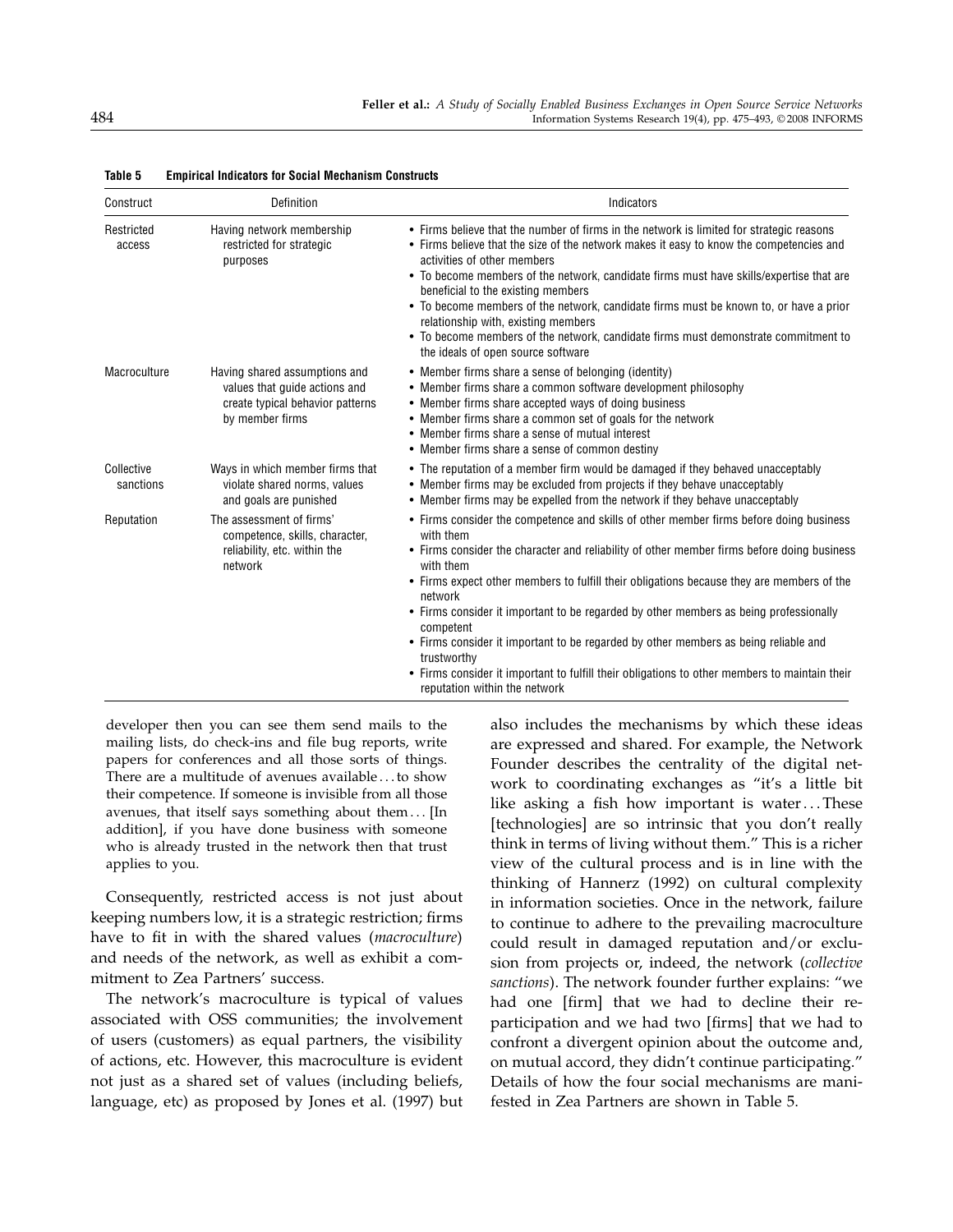In relation to overcoming exchange problems in Zea Partners, the Network Founder explained; "social mechanisms are the only thing. This is an opt-in kind of system." The role of social mechanisms was confirmed by the member firms who described how such mechanisms (discussed further below) were used to facilitate coordinating and safeguarding exchanges. We find support for Proposition 2, and conclude that social mechanisms facilitate coordinating and safeguarding exchanges. We now examine how social mechanisms do so.

3.3.3. How Social Mechanisms Facilitate Coordinating Exchanges. The manner in which social mechanisms facilitate coordinating exchanges is shown in Table 6. The role of restricted access in coordinating exchanges was considered to be particularly important by the founders and managing partners of the network. However, there was little evidence that this view was shared by those that were not involved in the initial design of the network. The network founder explained that the network

... focuses on people who've already decided they're interested in OSS, not people who don't understand value and values. The prime consideration is to make sure that the fabric that holds this experiment together doesn't get torn.

| Table 6 | <b>How Social Mechanisms Facilitate Coordinating Exchanges</b> |  |  |
|---------|----------------------------------------------------------------|--|--|
|---------|----------------------------------------------------------------|--|--|

| Restricted<br>access    | • Facilitating the establishment of routines for working<br>together<br>• Reducing coordination cost through increased<br>visibility<br>• Adopting deliberate membership requirements<br>facilitating a component-based approach to work<br>allocation<br>• Giving members a voice in decision making<br>• Reducing variances that parties bring to the exchanges<br>(facilitates mutual adjustment)<br>• Establishing routines for working together |
|-------------------------|------------------------------------------------------------------------------------------------------------------------------------------------------------------------------------------------------------------------------------------------------------------------------------------------------------------------------------------------------------------------------------------------------------------------------------------------------|
| Macroculture            | • Fostering a culture of network agility<br>• Ensuring new members fit into network's culture<br>• Creating a sense of mutual interest (good Karma)<br>• Preventing fear of lock-in<br>• Reducing information/knowledge asymmetries                                                                                                                                                                                                                  |
| Collective<br>sanctions | • Encourages firms to be transparent in their dealings<br>with other members<br>• Encourages firms to act in a manner that is regarded<br>as competent and professional<br>• Encourages firms to behave in line with network<br>expectations                                                                                                                                                                                                         |

### He further explained

...about 50% of the [coordination] problem is solved by working the same way we worked [in OSS] communities]. The companies have a set of tools, a way of working together, a common culture and ways of communication that we use on Zea projects.

It is also evident that coordinating exchanges is facilitated by the desire of members to demonstrate that they adhere to the values of the network by acting in a manner that is considered to be competent and professional. The consequences of not acting in this manner include damage to their reputation as well as exclusion from projects and/or the network (i.e., collective sanctions). They thus strive to be flexible and transparent in their dealings with other members, and to abide by the norms that govern participation in open source development communities. We therefore conclude that collective sanctions, as well as restricted access and macroculture, facilitate coordinating exchanges, and we refine Proposition 2A by proposing three hypotheses:

Hypothesis 3 (H3). Restricted access facilitates coordinating exchanges.

Hypothesis 4 (H4). Macroculture facilitates coordinating exchanges.

Hypothesis 5 (H5). Collective sanctions facilitate coordinating exchanges.

3.3.4. How Social Mechanisms Facilitate Safeguarding Exchanges. The manner in which social mechanisms facilitate the safeguarding of exchanges is shown in Table 7. The table illustrates that reputation and collective sanctions facilitate safeguarding exchanges as predicted. Indeed, collective sanctions are seen to facilitate safeguarding exchanges in the same manner as they facilitate coordinating exchanges. The network founder describes instances where "people said yes to a Zea project but were actually overbooked ... this affects their reputation within the network." He believes that

... whenever you have a commons, somebody is going to be the shark and try to hijack the commons, and have a winner take all mentality. And you can fight back in the courts, but that takes a lot of time; companies are dead before you get remedied and it's a lot of money...if you get kicked out of the network, that's just as bad as getting sued, as word will get around to your potential customers.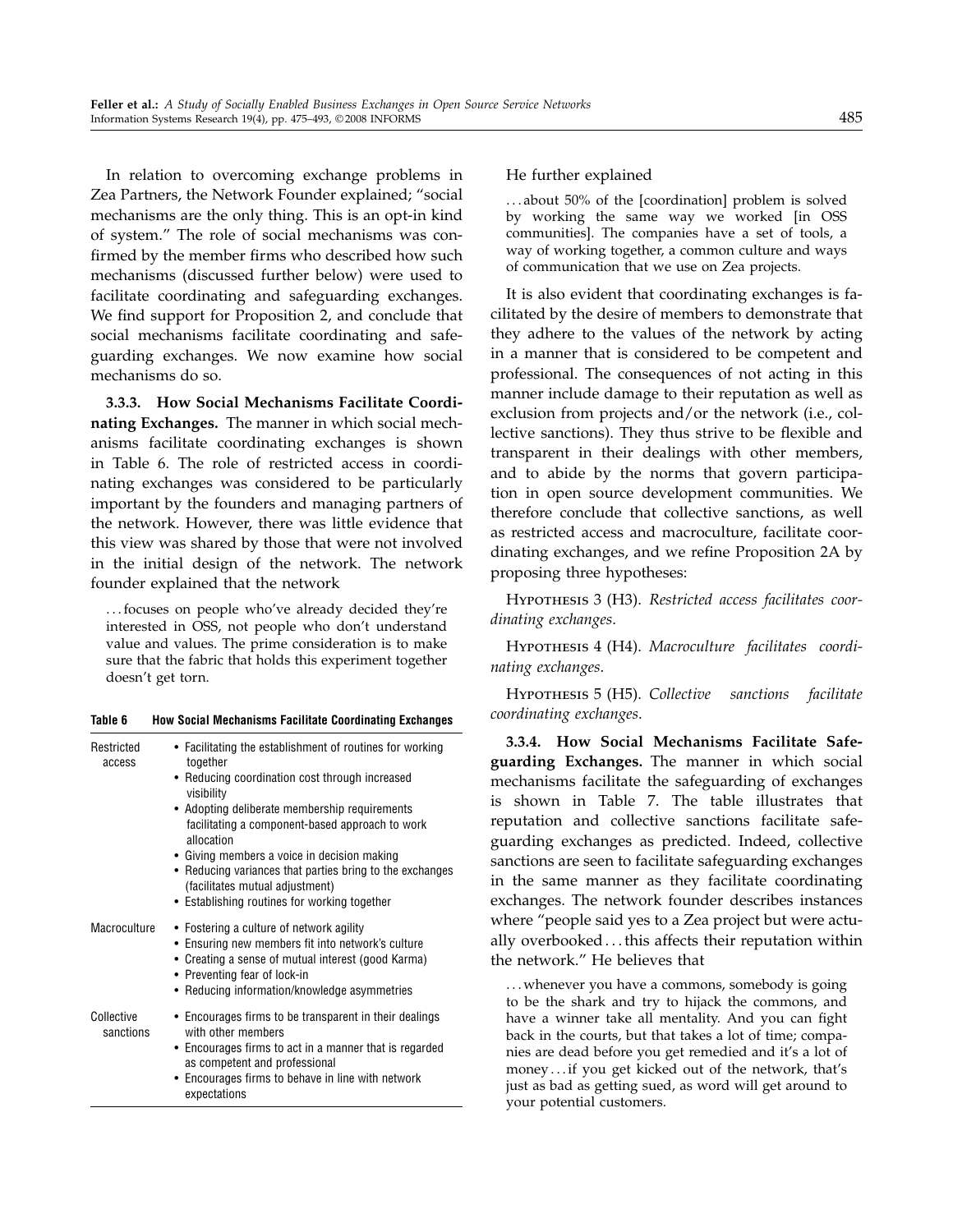| Macroculture         | • Balancing commercial interests with network<br>obiectives<br>• Taking an ethical approach to commercial issues<br>• Creating an environment of trust                                                                                       |
|----------------------|----------------------------------------------------------------------------------------------------------------------------------------------------------------------------------------------------------------------------------------------|
| Collective sanctions | • Encourages firms to be transparent in their<br>dealings with other members<br>• Encourages firms to act in a manner that is<br>regarded as competent and professional<br>• Encourages firms to behave in line with network<br>expectations |
| Reputation           | • Acting as a prerequisite for participation<br>• Rewarding good behavior<br>• Ensuring that there are economic consequences of<br>reputation                                                                                                |

Table 7 How Social Mechanisms Facilitate Safeguarding Exchanges

This is confirmed by the owner of Bubblenet: "Getting a reputation in the community is very important; other companies will send me projects that they cannot handle."

As is evident from Table 7, the social mechanisms that facilitate safeguarding exchanges include macroculture rather than restricted access as previously predicted. The network founder believes that restricted access reduces the danger of opportunistic behavior because "each applicant we evaluate has to accept a mutual respect culture. We have had cases where we felt they might be 'disruptive' and so we said no." However, the study demonstrates that Zea members believe that the culture within the network (rather than just restricting access) is much more important in safeguarding exchanges. The owner of Bubblenet says that "most of us are in this for the lifestyle rather than purely to make money; that's difficult to formalize." The director of Blue Fountain reveals that "we do three things: transparency, integrity, and honesty. If there's a problem we'll always put our hand up." The chief architect of Plone Solutions reported that "We wouldn't leave a client hanging just because it didn't suit us to go back to that deployment. It's a value thing." We thus refine Proposition 2B by proposing three hypotheses:

HYPOTHESIS 6 (H6). Collective sanctions facilitate safeguarding exchanges.

HYPOTHESIS 7 (H7). Reputation facilitates safeguarding exchanges.

HYPOTHESIS 8 (H8). Macroculture facilitates safeguarding exchanges.

In conclusion, the case study allowed us to (i) test and refine our theoretical propositions, (ii) delineate empirical measures for our constructs (Tables 4 and 5), and (iii) explain how social mechanisms facilitate coordinating and safeguarding exchanges (Tables 6 and 7). We can now refine our model through a series of hypotheses (Figure 2).

# 4. Further Investigation of the Model Using a Survey of OSSNs

In the next stage of the study, we sought to triangulate by using a quantitative analysis of survey data to investigate the model (Figure 2) that had emerged from the case study. A survey questionnaire was constructed based on the empirical indicators that emerged from the qualitative study (see Tables 4 and 5). This questionnaire was then pretested using three practitioners with experience in OSS networks. Following this, we considered the issue of population and sampling.

We searched public domain material to determine the existence of other networks that met the definition of an OSSN, and we secured the cooperation of three additional OSSNs. These were: CIRS (Consortium Italicum Ratione Soluta), comprising partner companies based in Italy and focusing on providing "best of breed" OSS mostly for public administration; ObjectWeb, a multinational network focused on providing open source middleware solutions; and the Open Source Consortium, a UK network focused on OSS provision for the public sector. The principal contact in each of these OSSNs promoted our online survey to the members. We eventually received a total of 71 valid and usable responses.

Because the survey was online, and our contact was with a representative of the network rather than the individual member firms, we could not accurately estimate the total population size. The issue of nonresponse bias was, thus, quite important. We investigated this through the use of late respondents as surrogates for nonrespondents (Wallace and Mellor 1988). We compared the responses of a sample of 20 early respondents with 20 late respondents. Although early respondents tended to have slightly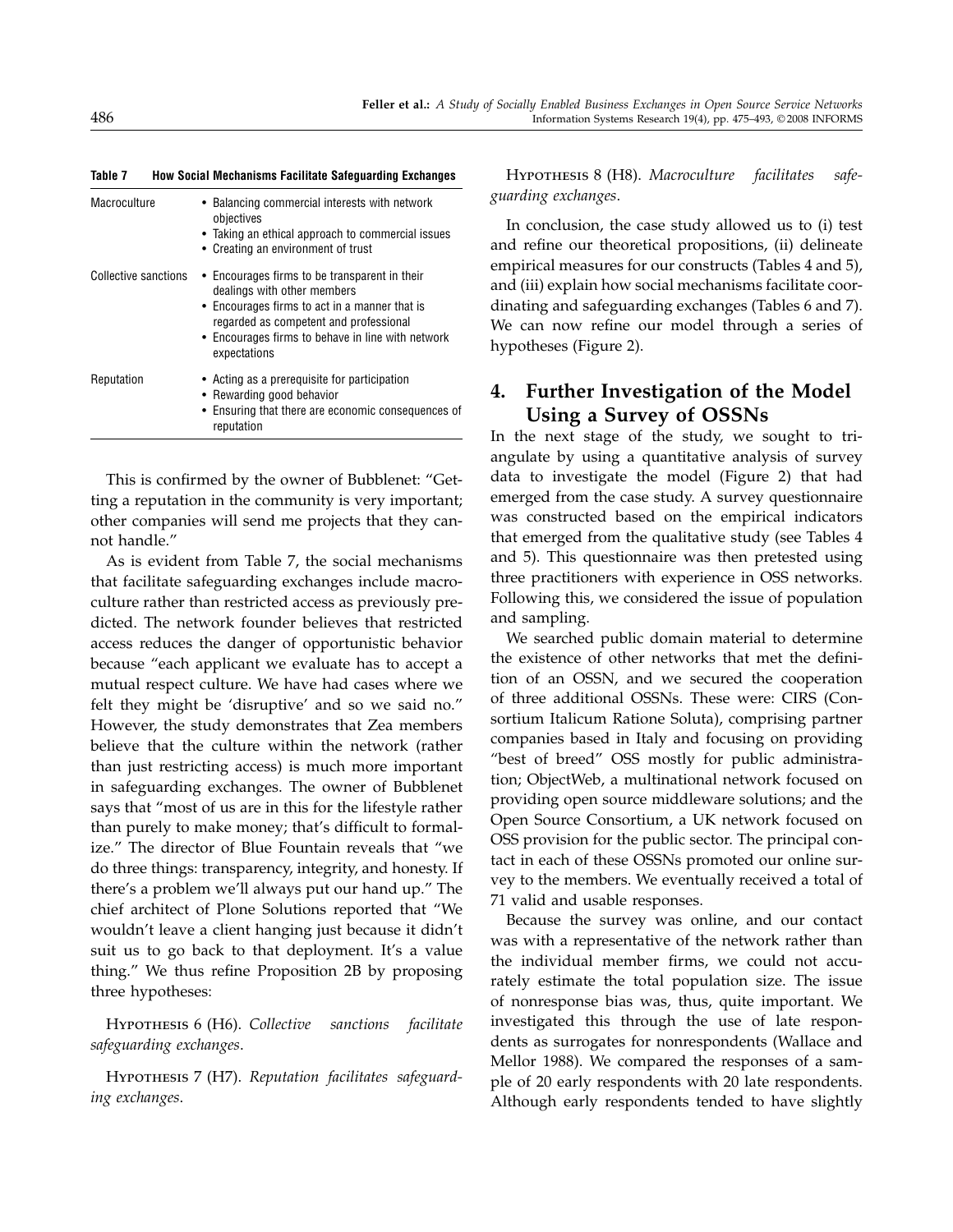#### Figure 2 Refined Model and Hypotheses



Note. H1–H8 refer to hypotheses.

more experience of the OSS phenomenon than the sampled cohort of late respondents, there were no statistically significant differences ( $p < 0.05$ ) between responses of early and late respondents in other areas.

### 4.1. Survey Analysis

As shown in Table 8, the survey respondents were primarily in senior management positions in small firms (fewer than 20 employees) with considerable personal and organizational experience in the open source field.

We investigated the reliability of factors as outlined in Table 9, which shows descriptive statistics, correlations and Cronbach's  $\alpha$  values. The Cronbach's  $\alpha$ values (in parentheses on the diagonal) ranged from

Table 8 Demographic Profile of Respondents

| Role               | Employees     |     |         | Respondent<br>experience of<br>OSS (yrs) | Org experience<br>of OSS (yrs) |     |
|--------------------|---------------|-----|---------|------------------------------------------|--------------------------------|-----|
| Technical 29%      | $1 - 5$       | 44% | ا -     | 3%                                       | ا ~                            | 4%  |
| Managerial 20%     | $6 - 20$      | 42% | $1 - 5$ | 28%                                      | $1 - 5$                        | 37% |
| Owner/director 51% | $21 - 100$    | 7%  | > 5     | 69%                                      | >5                             | 59% |
|                    | $101 - 1.000$ | 3%  |         |                                          |                                |     |
|                    | >1.000        | 4%  |         |                                          |                                |     |

0.53 to 0.87. The two factors with the lower  $\alpha$  values are a reflection of the low number of items making up these factors because Cronbach's  $\alpha$  is affected by scale length. Also, our constructs in these cases were formative and, as such,  $\alpha$  values may be more moderate (cf. Petter et al. 2007). There were no indications of extreme cases of multicollinearity because none of the off-diagonal correlations were above 0.80 (cf. Ghiselli et al. 1981).

Petter et al. (2007) have identified some guidelines for validating constructs that are formative in nature. They stress the importance of an a priori theoretical/conceptual approach to validity. In this study, the initial theoretical grounding of our factors in previous research helped to ensure content validity for our constructs. Subsequently, construct validity was addressed through basing our measures on conceptual analysis arising from the case study context. We used axial coding to determine the indicators for each construct. The validity of these indicators was then assessed using relational and variational sampling as recommended by Strauss and Corbin (1990). Finally, results were confirmed in workshops with case study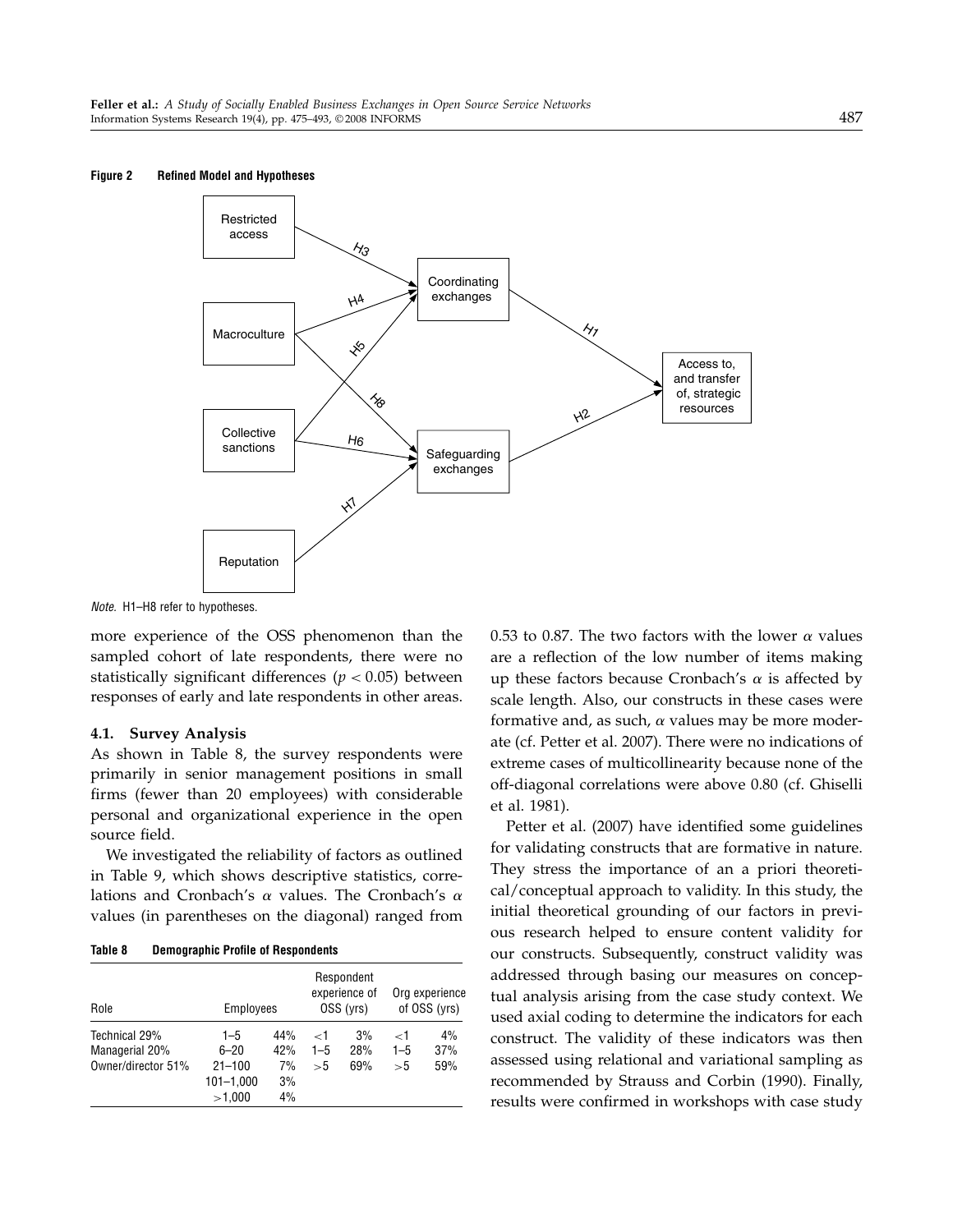Table 9 Means, Standard Deviations, Scale Reliabilities, and Intercorrelations

| Variable <sup>a</sup>                  | М    | SD   |         |        |          | 4        | 5        | 6        |        |
|----------------------------------------|------|------|---------|--------|----------|----------|----------|----------|--------|
| 1. Restricted access                   | 3.19 | 0.66 | (0.55)  |        |          |          |          |          |        |
| 2. Reputation                          | 4.31 | 0.62 | 0.19    | (0.78) |          |          |          |          |        |
| 3. Macroculture                        | 3.43 | 0.55 | $0.24*$ | 0.12   | (0.70)   |          |          |          |        |
| 4. Collective sanctions                | 4.13 | 0.61 | 0.04    | 0.20   | $0.39**$ | (0.79)   |          |          |        |
| 5. Coordinating exchanges              | 3.50 | 0.43 | 0.02    | 0.03   | $0.47**$ | $0.46**$ | (0.64)   |          |        |
| 6. Safeguarding exchanges              | 3.65 | 0.38 | $-0.07$ | 0.04   | $0.30**$ | $0.46**$ | $0.37**$ | (0.53)   |        |
| 7. Access/transfer strategic resources | 3.71 | 0.49 | 0.12    | 0.19   | $0.45**$ | $0.38**$ | $0.41**$ | $0.50**$ | (0.80) |

 $^{\rm a}$ ltems measured on a five-point scale (1  $=$  strongly disagree, 5  $=$  strongly agree); Reliability coefficients in parentheses on diagonal.  $N = 71, *p < 0.05, **p < 0.01$ .

participants, effectively constituting an expert panel review process recommended by Rossiter (2002).

#### 4.2. Hypothesis and Model Testing

The model in Figure 2 was specified and estimated using LISREL. A covariance matrix was computed using PRELIS, and parameters were estimated using maximum likelihood. Missing data were imputed using the EM (expectation maximization) algorithm (cf. Dempster et al. 1977). The benefits of using the EM algorithm to treat missing data, rather than traditional methods such as listwise deletion, have been amply demonstrated (cf. Bunting et al. 2002). The results of the analysis are presented in Table 10.

In terms of model validity, the fit indices are encouraging. The nonsignificant  $p$  value for  $\aleph^2$  and its ratio to degrees of freedom being just over 1 supports this (if this ratio is less than 2, the model can be considered well fitted, Schumacker 2004). In addition, the root mean square error of approximation (RMSEA) with 90% confidence intervals are reported, where a value less than 0.08 indicates a good fit with reasonable errors of approximation in the population (Jöreskog and Sörbom 1993, Steiger 1990). In our model, the RMSEA value of 0.07 indicates a good fit. The standardized root-mean-square residual (SRMR) has been shown to be sensitive to model misspecification and its use recommended by Hu and Bentler (1999). Values less than 0.08 are considered to be indicative of acceptable model fit (Hu and Bentler 1999). In our model, the SRMR value is 0.05. Finally, in terms of fit, the GFI index of 0.96 for our model is greater than the recommended threshold of 0.9, which further indicates a close fit. Obviously, our small sample size is an issue, but Fan et al. (1999) have demonstrated that with small samples the rejection rate for

Table 10 Model Fit Indices and Path Coefficients

| Fit indices                                          |                  |
|------------------------------------------------------|------------------|
| $\aleph^2$                                           | 9.33             |
| Df                                                   | 7                |
| p value                                              | 0.23             |
| RMSEA                                                | 0.07             |
| 90%CI                                                | $(0.00 - 0.18)$  |
| <b>SRMR</b>                                          | 0.05             |
| GFI                                                  | 0.96             |
| Paths                                                | Path coefficient |
| H1: coordinating exchanges                           | $0.28*$          |
| $\rightarrow$ access/transfer of strategic resources |                  |
| H2: Safeguarding exchanges                           | $0.43*$          |
| $\rightarrow$ access/transfer of strategic resources |                  |
| H <sub>3</sub> : Restricted access                   | $-0.08$          |
| $\rightarrow$ coordinating exchanges                 |                  |
| H4: Macroculture                                     | $0.36*$          |
| $\rightarrow$ coordinating exchanges                 |                  |
| H <sub>5</sub> : collective sanctions                | $0.33*$          |
| $\rightarrow$ coordinating exchanges                 |                  |
| H6: collective sanctions                             | $0.41*$          |
| $\rightarrow$ safeguarding exchanges                 |                  |
| H7: Reputation                                       | $-0.02$          |
| $\rightarrow$ safeguarding exchanges.                |                  |
| H8: Macroculture                                     | 0.17             |
| $\rightarrow$ safeguarding exchanges                 |                  |

#### $* p < 0.05$ .

 $\aleph^2$  is not inflated, and the RMSEA is relatively independent of sample size.

In terms of hypotheses, the paths representing H1, H2, H4, H5, and H6 (in Figure 2) were significant ( $p <$ 0.05), and the standardized  $\beta$  values are provided in Table 10. The three paths representing hypotheses (H3, H7, and H8) were not significant. The implications of the analysis and a synthesis of the qualitative and quantitative findings are discussed in the next section.

# 4.3. Synthesis of Qualitative and Quantitative Findings

We have identified that to effectively deliver a "whole product" to customers, OSSNs must enable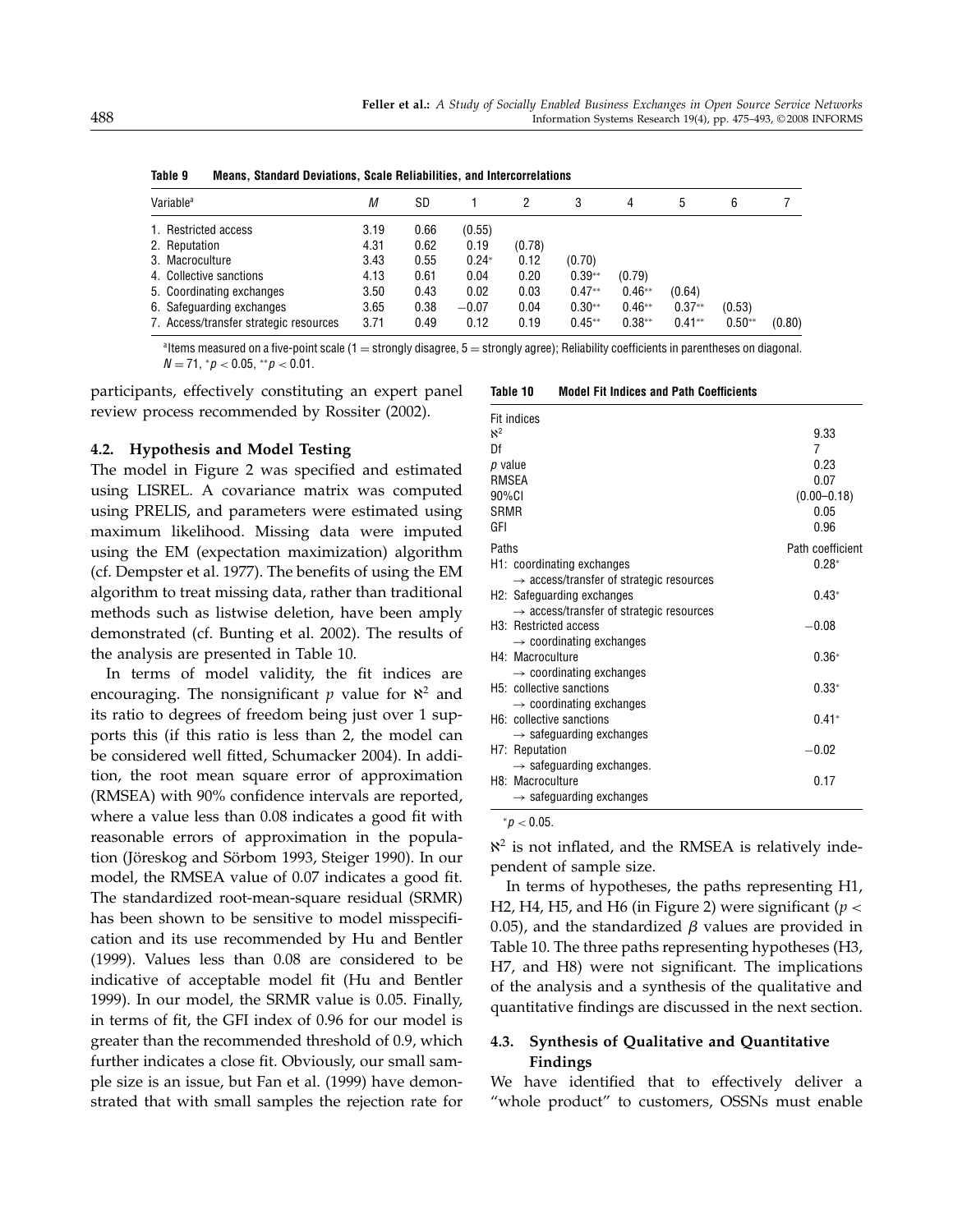member firms to access and transfer a number of key strategic resources (e.g., skills/competencies, experiences/knowledge, and customer contacts). In traditional business networks, formal/legal arrangements are used for coordinating exchanges and safeguarding exchanges in order to enable such access/transfer of strategic resources (H1, H2). However, the establishment of the agreements (contracts) and the legal recourse available to participants (litigation) when agreements are violated incurs substantial overheads in their implementation and lack flexibility. In contrast, in OSSNs, macroculture (shared assumptions and values that guide actions and create typical behavior patterns) is central to effectiveness because (i) it allows firms to work easily without the imposition of formal agreements; and (ii) because the specific macroculture observed in OSSNs reflects that of OSS communities, there is an emphasis on collaboration, sharing, and the preservation of the "commons". Similarly, when member firms violate shared norms, values, and goals, the ways in which they are punished (collective sanctions) are a very powerful tool for coordinating exchanges and safeguarding exchanges (H5, H6). The size of typical member firms and the commercial importance of network membership, both in terms of enhanced reputation and bidding leverage, serve to increase the potency of the specific collective sanctions observed. Potential damage to reputation, the threat of exclusion from projects, and the possibility of expulsion from the network all serve to ensure that firms behave as proscribed by the macroculture (thus facilitating coordinating exchanges (H4)), and that violators can be dealt with more effectively than with recourse to legal action (thus facilitating safeguarding exchanges).

Although both our qualitative and quantitative analyses provided evidence for the roles played by macroculture and collective sanctions, there were differences between the two parts of the study vis-à-vis the mechanisms of restricted access and reputation. The qualitative analysis revealed the importance of restricting network membership for strategic purposes for coordinating exchanges. Coordinating exchanges is facilitated not just by limiting the size of the network (which makes interactions more visible), but by making it easier for members to work together by reducing the variances in the types of participants involved. The

quantitative analysis, however, revealed no significant relationship between restricted access and coordinating exchanges (H3). Similarly, the qualitative analysis revealed that the assessment of firms' competence, skills, character, reliability, etc. (reputation), facilitates safeguarding exchanges (H7) by ensuring that only those that are least likely to disrupt the operations of the network become involved. The quantitative analysis revealed no significant relationship between reputation and safeguarding exchanges.

We explain the lack of support for these particular hypotheses as follows: The differences between the qualitative case study (which was informed primarily by participants at the network design level) and the quantitative analysis (which was based on data gathered from a larger and more diverse population) offers us the opportunity to potentially distinguish between the social mechanisms used primarily at a network design level and those that are important for both design and ongoing operations. Coordinating and safeguarding exchanges on a day-to-day basis is facilitated by macroculture and collective sanctions as previously described. However, at the network design level, restricted access and reputation are also utilized to ensure that only those that are least likely to disrupt the operations of the network (either through incompetence or misbehavior) become involved; thus facilitating coordinating exchanges and safeguarding exchanges. Once in the network, these mechanisms become less important; members must adhere to the prevailing macroculture or face collective sanctions. Nevertheless, despite the lack of significance for some hypotheses, the overall model (Figure 2) was shown to be a good fit to our sample data, and no additional or alternative hypothetical paths were suggested by the quantitative analysis.

Overall, it is evident that the interplay between digital and social networks is particularly strong in OSSNs because the four social mechanisms are inherently dependent upon the underlying IT infrastructure. Much of the collaborative development activity within an OSSN takes place in the digital environments of open source community sites. Even when the production of software is not intended for release into the "commons" (e.g., where customizations are being created for a specific client), the OSSNs continue to use the OSS collaborative development infrastructure.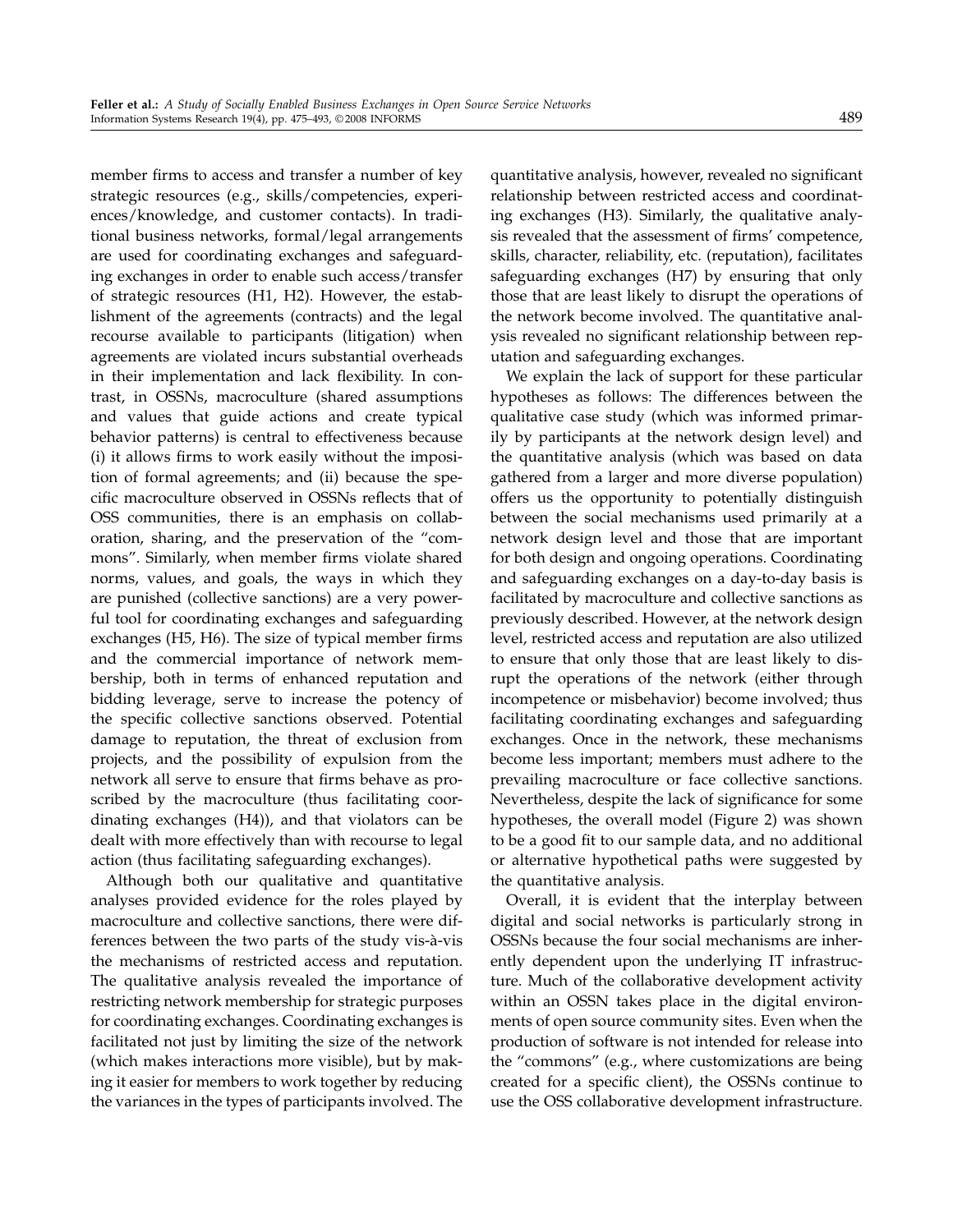Additionally, ongoing communication between firms is dependent on e-mail/mailing lists, VoIP, Internet chat, etc. These collaborative and communicative IT environments create a visible and persistent record of participants' activities. This transparency means that a members' (or potential members') adherence to (and violation of) shared values and goals are immediately evident to all.

# 5. Conclusion

This study has articulated the "productization" challenge associated with delivering peer-produced goods to consumers, and has identified the open source service network (OSSN), an emerging business network archetype designed to meet this challenge for open source software. OSSNs are of scientific and practical interest for a number of reasons.

• First, OSSNs demonstrate that a business network model can be particularly effective in delivering the "whole product" needed to commercially exploit peer-produced goods. OSSNs, thus, directly address key challenges in the commercialization of open source software, and are of interest to both research and practice.

• Second, the ways in which OSSNs overcome exchange problems contrast with other business networks in that social mechanisms play a primary role in coordinating and safeguarding exchanges amongst participants.

• Third, the IT infrastructure utilized by OSSNs builds upon the collaborative development and communication environments found in OSS communities, and is focused on enabling rich, transparent interactions between firms. This is in contrast to the transaction-oriented focus of other interorganizational systems.

# 5.1. Implications for Practice

We have demonstrated that firms seeking to "productize" the software goods created by peer production communities in a sustainable and profitable fashion must; (1) maintain a productive relationship with these communities; (2) easily and safely exchange resources with each other in order to deliver the "whole product;" and (3) fulfill their contractual obligations to customers, thus leaving little room for error and recovery. We have shown that OSSNs,

by leveraging both the IT infrastructure and social mechanisms characteristic of open source communities, are able to effectively address these concerns. For firms seeking to meet these or similar challenges, we see three specific, actionable implications of the current study.

First, the membership of such business networks must be carefully managed to facilitate the use of social mechanisms as a low-overhead, flexible means to overcome exchange problems. Specifically, we have shown that one of the roles of the network designer is to assess potential members and restrict access to the network, thus allowing participants to rely on macroculture and collective sanctions for the day-today coordinating and safeguarding exchanges.

Second, the use of social mechanisms to overcome exchange problems is only possible if the actions of members are persistently visible to the rest of the network. Our study implies that the mode of operation evident in OSSNs is inherently dependent on the interactioncentric IT infrastructure used, and that it would not be possible to implement such a system using the transactioncentric infrastructure characteristic of many interorganizational networks.

Third, our study indicates that actively participating in noncommercial peer production communities (e.g., OSS projects) is an effective way for firms to acquire the competencies needed to participate in OSSNs (or similar networks). This implies that the barriers to entry for OSSN formation, operation, and participation are lower for firms emerging from peer production communities than for firms coming from outside these communities.

# 5.2. Implications for Research

The four-phase process described in the paper (defining and bounding an emergent and observable phenomenon, articulating propositions based on extant research, refining our preliminary model through qualitative case study analysis, and further refining the model through quantitative analysis of survey data) proved to be a highly effective process. Specifically, the methodological pluralism of the study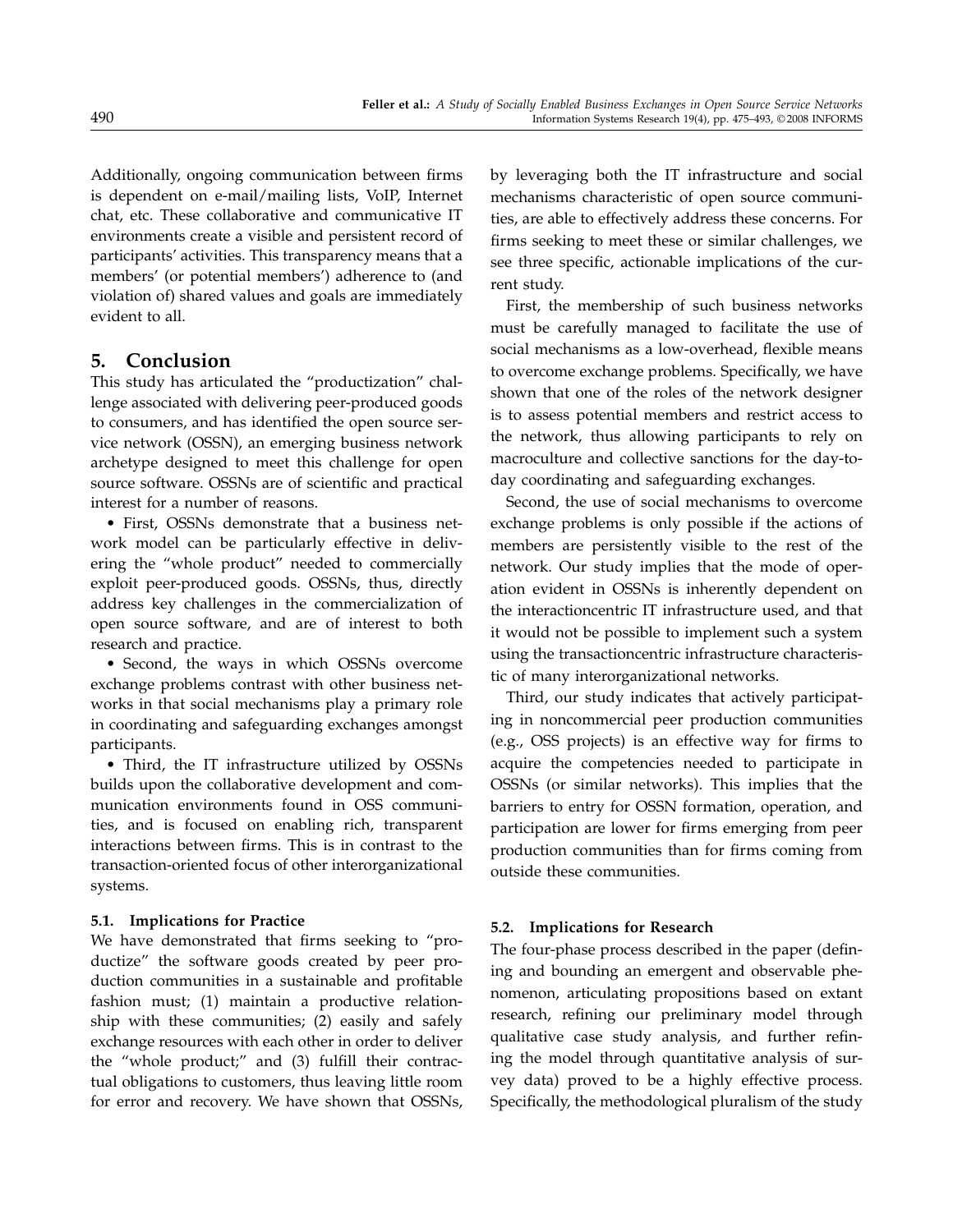was particularly useful in addressing a social phenomenon, which requires both broad and deep analysis. We therefore call for multimethod research on social mechanisms in overcoming exchange problems in both OSS communities and in business networks other than OSSNs. In addition to calling for replication studies, our work has implications for how researchers should conceptualize their studies of business networks and interorganizational systems.

Existing research (as discussed in §2) has primarily considered the design of business networks from the perspective of how processes, structures, and technologies implement the formal/legal agreements that characterize business activities. Almost no attention has been given to the use of informal mechanisms as an explicit design consideration in business networks. It is therefore not surprising that, in addressing the issue of commercializing peer-produced goods in conjunction with peer production communities, the dominant perspective has been on integrating communities into prevailing business practices. However, our study reveals the importance of community-based practices to business success, and thus implies the need for researchers to fully address the potential impact of both business and community practices/structures in commercializing peer-produced goods.

Finally, we call for research that reconsiders the role of interorganizational systems in business networks. Extant research primarily frames interorganizational systems in the context of transactions that implement formal/legal agreements, and does not recognize the role played by such systems in supporting the interactions characteristic of social action networks. We see the need to focus on designing digital interorganizational infrastructures to facilitate the full range of primary interactions that characterize interorganizational activities, rather than just implementing the secondary arrangements that govern them.

# Acknowledgments

This work has been financially supported by the Irish Research Council for the Humanities and Social Sciences (IRCHSS), the Science Foundation Ireland (SFI) award to Lero—the Irish Software Engineering Research Centre, and the EU FP6 Project OPAALS and EU FP 7 Project NEXOF.

## References

Alter, C., J. Hage. 1993. Organizations Working Together. Sage Publications, London.

- Benbasat, I., D. K. Goldstein, M. Mead. 1987. The case study research strategy in studies of information systems. MIS Quart. 11(3) 369–386.
- Benkler, Y. 2002. Coase's Penguin, or Linux and the nature of the firm. Yale Law J. 112(3) 369–446.
- Benkler, Y. 2006. The Wealth of Networks: How Social Production Transforms Markets and Freedom. Yale University Press, New Haven, CT.
- Bergquist, M., J. Ljungberg. 2001. The power of gifts: Organising social relationships in open source communities. Inform. Systems J. 11(4) 305–320.
- Bronder, C., R. Pritzl. 1992. Developing strategic alliances: A conceptual framework for successful co-operation. Eur. Management J. 10(4) 412–421.
- Bunting, B., G. Adamson, P. K. Mulhall. 2002. A Monte Carlo examination of an MTMM model with planned incomplete data structures. Structural Equation Model. 9 369–389.
- Cash, J. I., B. R. Konsynski. 1985. IS redraws competitive boundaries. Harvard Bus. Rev. 63(2) 131–142.
- Charmaz, K. 2000. Grounded theory: Objectivist and constructivist methods. N. K. Denzin, Y. S. Lincoln, eds. Handbook of Qualitative Research. Sage Publications, Thousand Oaks, CA.
- Chesbrough, H. 2003. Open Innovation: The New Imperative for Creating and Profiting from Technology. Harvard Business School Press, Boston.
- Clemons, E., M. Row. 1992. Information technology and industrial co-operation: The changing economics of coordination and ownership. J. Management Inform. Systems 9(2) 9–28.
- Coase, R. 1937. The nature of the firm. Economica 4(16) 386–405.
- Corbin, J., A. Strauss. 1990. Grounded theory research: Procedures, canons, and evaluative criteria. Qualitative Soc. 13(1) 3–21.
- Crowston, K., B. Scozzi. 2002. Open source software projects as virtual organizations: Competency rallying for software development. IEE Proc. - Software 149(1) 3-17.
- Dahlander, L., M. G. Magnusson. 2005. Relationships between open source software companies and communities: Observations from Nordic firms. Res. Policy 34(4) 481–493.
- De Wever, S., R. Martens, K. Vandenbempt. 2005. The impact of trust on strategic resource acquisition through interorganizational networks: Towards a conceptual model. Human Relations. 58(12) 1523–1543.
- Dempster, A., N. Laird, D. Rubin. 1977. Maximum likelihood from incomplete data via the EM algorithm. J. Roy. Statist. Soc. Ser. B (Methodological) 39(1) 1–38.
- Denzin, N. K., Y. S. Lincoln. 2000. The discipline and practice of qualitative research. N. K. Denzin, Y. S. Lincoln, eds. Handbook of Qualitative Research. Sage Publications, Thousand Oaks, CA.
- Dubin, R. 1969. Theory Building. Free Press, New York.
- Egyedi, T. M., R. van Wendel de Joode. 2004. Standardization and other coordination mechanisms in open source software. Internat. J. IT Standards & Standardization Res.  $2(2)$  1–17.
- Eisendardt, K. M. 1989. Building theories from case study research. Acad. Management Rev. 14(4) 532–550.
- Fan, X., B. Thompson, L. Wang. 1999. The effects of sample size, estimation methods, and model specification on SEM fit indices. Structural Equation Model. 6 56–83.
- Feller, J., B. Fitzgerald. 2001. Understanding Open Source Software Development. Addison-Wesley, London.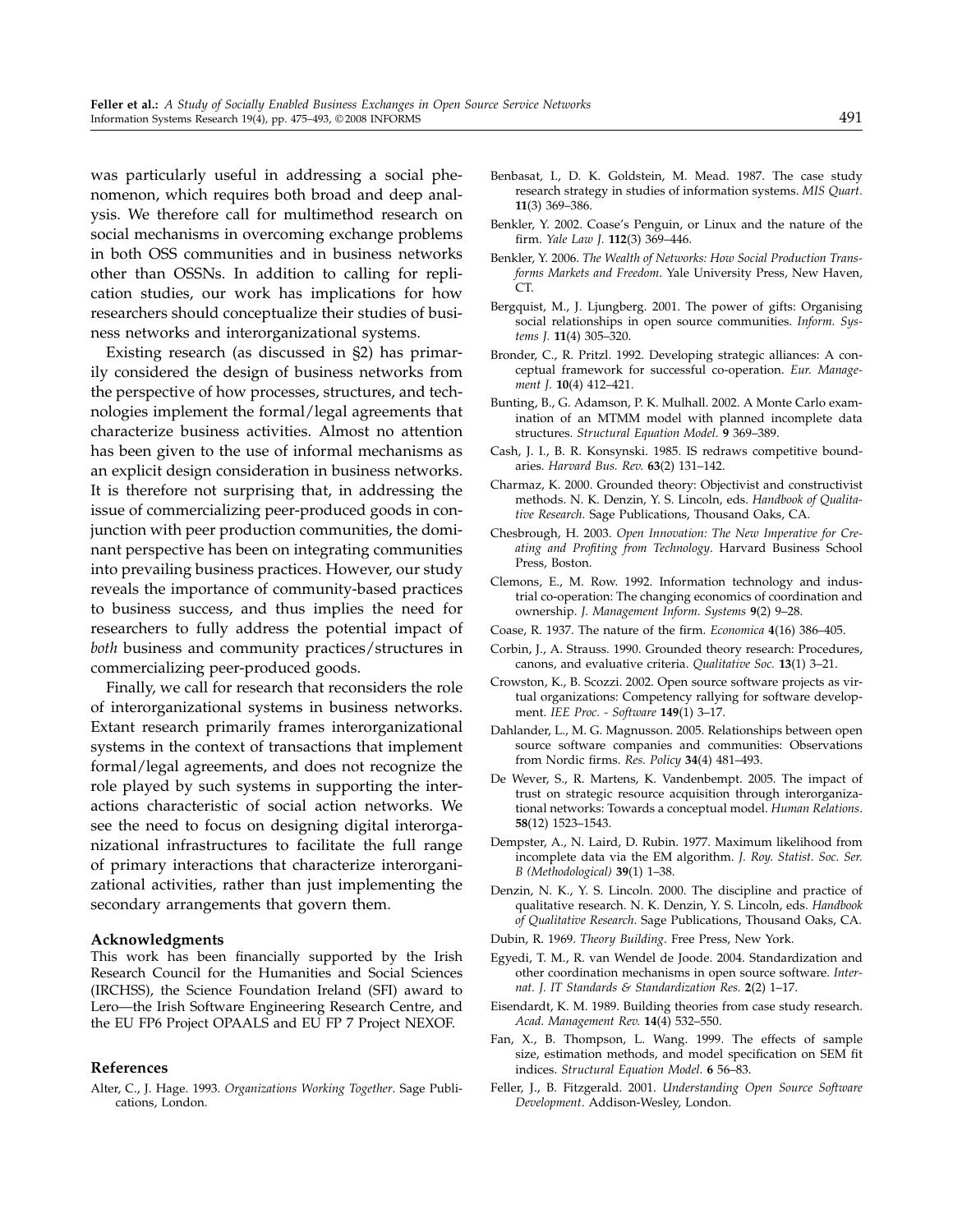- Feller, J., P. Finnegan, J. Hayes. 2008. Delivering the "whole product:" Business model impacts and agility challenges in a network of open source firms. J. Database Management 12(2) 95–108.
- Finnegan, P., R. D. Galliers, P. Powell. 2003. Applying triple loop learning to planning electronic trading systems. Inform. Tech. People 16(4) 461–483.
- Fitzgerald, B. 2006. The transformation of open source software. MIS Quart. 30(3) 587–598.
- Forrester, J. W. 1961. Industrial Dynamics. The MIT Press, Cambridge, MA.
- Galaskiewicz, J. 1985. Interorganisational relations. Ann. Rev. Soc. 11 281–304.
- Gallivan, M. J. 2001. Striking a balance between trust and control in a virtual organisation: A content analysis of open source software case studies. Inform. Systems J. 11(4) 277–304.
- Gay, L. R., G. E. Mills, P. Airasian. 2006. Educational Research: Competencies for Analysis and Applications. Pearson Merrill, Prentice Hall, Upper Saddle River, NJ.
- German, D. 2003. The GNOME project: A case study of open source, global software development. Software Process Improvement Practice 8(4) 201–215.
- Ghiselli, E., J. Campbell, S. Zedeck. 1981. Measurement Theory for the Behavioral Sciences. W. H. Freeman, San Francisco.
- Glaser, B., A. Strauss. 1967. The Discovery of Grounded Theory: Strategies for Qualitative Research. Aldine Publishing Company, Chicago.
- Goetz, J. P., M. D. LeCompte. 1984. Ethnography and Qualitative Design in Educational Research. Harcourt Brace Jovanovich, New York.
- Granovetter, M. 1992. Problems of explanation in economic sociology. N. Nohria, R. G. Eccles, eds. Networks and Organizations: Structure, Form, and Action. Harvard Business School Press, Cambridge, MA, 25–56.
- Guba, E. G. 1990. The alternative paradigm dialog. E. G. Guba, ed. The Paradigm Dialog. Sage, Newbury Park, CA.
- Hannerz, U. 1992. Cultural Complexity: Studies in the Social Organization of Meaning. Columbia University Press, New York.
- Hars, A., S. Ou. 2002. Working for free? Motivations for participating in open-source projects. Internat. J. Electron. Commerce 6(3) 25–39.
- Hayek, F. A. 1945. The use of knowledge in society. Amer. Econom. Rev. 35(4) 519–530.
- Henderson, J. C. 1990. Plugging into strategic partnerships: The critical IS connection. Sloan Management Rev. 30(3) 7–18.
- Hu, L., P. M. Bentler. 1999. Cutoff criteria for fit indexes in covariance structure analysis: Conventional criteria versus new alternatives. Structural Eq. Model. 6 1–55.
- Jones, C., W. Hesterly, S. Borgatti. 1997. A general theory of network governance: Exchange conditions and social mechanisms. Acad. Management Rev. 22(4) 911–944.
- Jones, C., W. Hesterly, K. Fladmoe-Lindquist, S. Borgatti. 1998. Professional service constellations: How strategies and capabilities influence collaborative stability and change. Organ. Sci. 9(3) 396–410.
- Jöreskog, K. G., D. Sörbom. 1993. Structural Equation Modeling with the SIMPLIS Command Language. Scientific Software, Inc., Chicago.
- Jorgensen, N. 2001. Putting it all in the trunk: Incremental software development in the FreeBSD open source project. *Inform. Sys*tems J. 11(4) 321–336.
- Kaufman, F. 1966. Data systems that cross company boundaries. Harvard Bus. Rev. 44(1) 141–155.
- Koch, S., G. Schneider. 2002. Effort, cooperation and coordination in an open source software project: GNOME. Inform. Systems J. 12(1) 27–42.
- Krishnamurthy, S. 2005. An analysis of open source business models. J. Feller, B. Fitzgerald, S. A. Hissam, K. R. Lakhani, eds. Perspectives on Free and Open Source Software. The MIT Press, Cambridge, MA, 279–296.
- Madill, A., A. Jordan, C. Shirley. 2000. Objectivity and reliability in qualitative analysis: Realist, contextualist and radical constructionist epistemologies. British J. Psych. 91(1) 1–20.
- Markus, M. L., B. Manville, C. E. Agres. 2000. What makes a virtual organization work? Sloan Management Rev. 42(1) 13–26.
- Mockus, A., R. T. Fielding, J. D. Herbsleb. 2002. Two case studies of open source software development: Apache and Mozilla. ACM Trans. Software Engrg. Methodology 11(3) 309–364.
- Oliver, C. 1990. Determinants of interorganizational relationships: Integration and future directions. Acad. Management Rev. 15(2) 241–265.
- O'Mahony, S. 2003. Guarding the commons: How community managed software projects protect their work. Res. Policy 32(7) 1179–1198.
- Orlikowski, W. J. 1993. CASE tools as organizational change: Investigating incremental and radical changes in systems development. MIS Quart. 17(3) 309–340.
- Patton, M. Q. 1980. Qualitative Evaluation and Research Methods. Sage Publications, Newbury Park, CA.
- Petter, S., D. Straub, A. Rai. 2007. Specifying formative constructs in IS research. MIS Quart. 31(4) 623–656.
- Raymond, E. S. 2001. The Cathedral & the Bazaar, 2nd ed. O'Reilly, Sebastapol, CA.
- Robbins, J. 2005. Adopting open source software engineering (OSSE) practice by adopting OSSE tools. J. Feller, B. Fitzgerald, S. A. Hissam, K. R. Lackhani, eds. Perspectives on Free and Open Source Software. MIT Press, Cambridge, MA, 245–264.
- Rossiter, J. 2002. The C-OAR-SE procedure for scale development in marketing. Internat. J. Res. Marketing 19 305–335.
- Sagers, G. 2004. The influence of network governance factors on success in open source software development projects. R. Agarwal, L. Kirsch, eds. Proc. Twenty-Fifth Internat. Conf. Inform. Systems, Washington, D.C., 427–438.
- Sarker, S., F. Lau, S. Sahay. 2000. Building an inductive theory of collaboration in virtual teams: An adapted grounded theory approach. Proc. 33rd Hawaii Internat. Conf. System Sci., Maui, HI.
- Schumacker, R. 2004. Rasch measurement: The dichotomous model. R. Smith, E. Smith, eds. Introduction to Rasch Measurement, Chapter 10. JAM Press, Maple Grove, MN.
- Steiger, J. H. 1990. Structural model evaluation and modification: An interval estimation approach. Multivariate Behavioural Res. 25 173–180.
- Stewart, D. 2005. Social status in an open source community. Amer. Sociol. Rev. 70(5) 823–842.
- Strauss, A., J. Corbin. 1990. Basics of Qualitative Research: Grounded Theory Procedures and Techniques. Sage Publications, Newbury Park, CA.